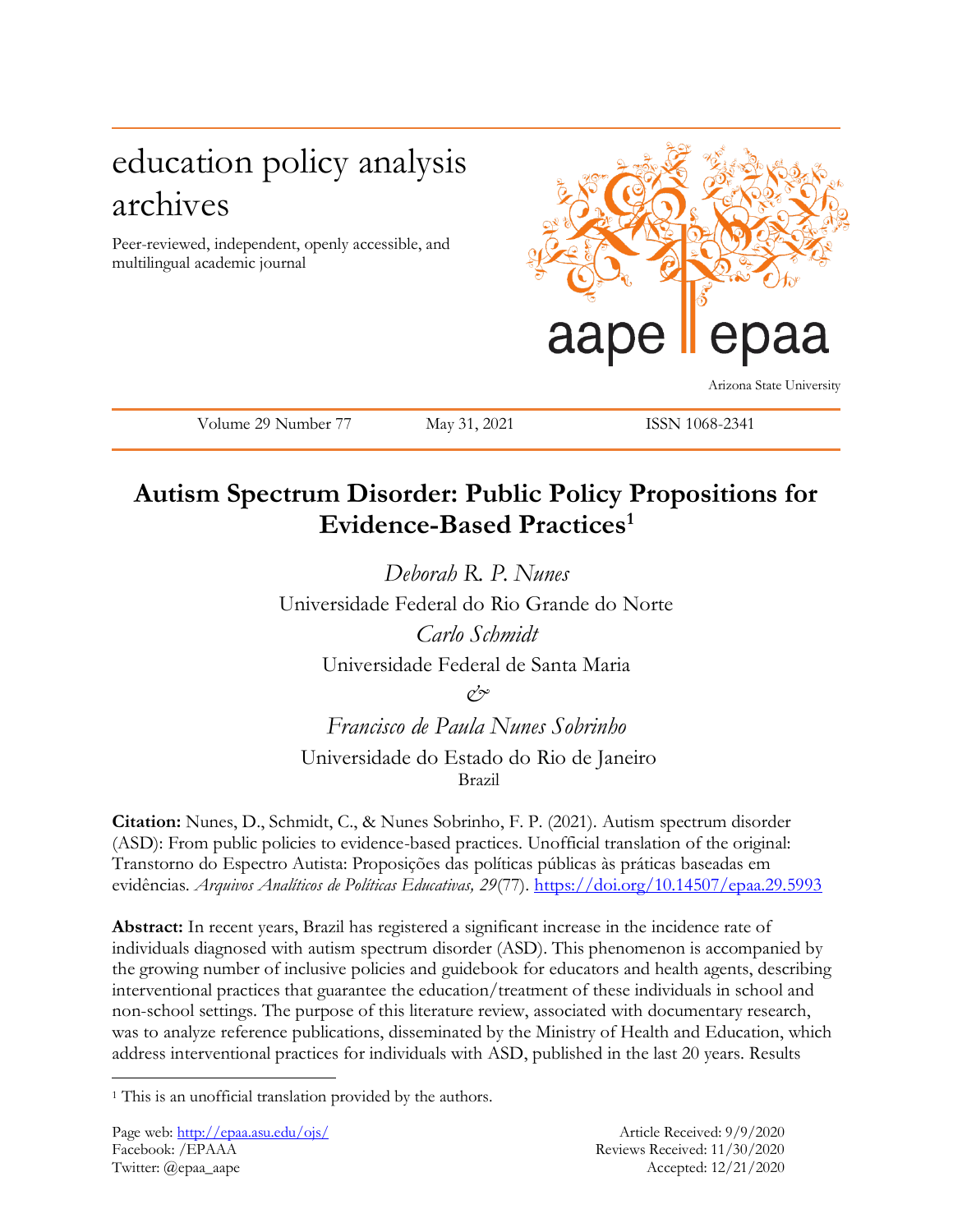from the six documents identified indicated that the conceptions of ASD, the interventions proposed, as well as the professional profiles of those who work with this population were not always aligned with empirically validated protocols. Alternatives for the production, dissemination, and improvement of evidence-based practices (EBP) for students with ASD are discussed. **Keywords**: autism; legislation; public policies; evidence-based practices

### **Transtorno do Espectro Autista: Proposições das políticas públicas às práticas baseadas em evidências**

**Resumo:** O Brasil registra, nos últimos anos, aumento significativo da taxa de incidência de indivíduos diagnosticados com Transtorno do Espectro Autista (TEA). Esse fenômeno vem acompanhado do crescente número de políticas inclusivas e de cartilhas para educadores e agentes de saúde, com vistas a orientar sobre práticas interventivas que garantam a educação/tratamento desses indivíduos em contextos escolares e não escolares. Seguindo-se a metodologia de pesquisa de revisão da literatura, associada à pesquisa documental, o objetivo desse estudo foi analisar documentos consultivos, disseminadas pelo Ministério da Saúde e da Educação, que abordam práticas interventivas para indivíduos com TEA, publicados nos últimos 20 anos. Os resultados da análise dos 6 documentos identificados sustentam que a conceituação do transtorno, as práticas sugeridas e a definição do perfil profissional dos que atendem essa poplação nem sempre se alinham aos protocolos empiricamente validados. Alternativas para a produção, disseminação e aprimoramento de Práticas Baseadas em Evidências (PBE) para educandos com TEA são discutidas. **Palavras-chave:** autismo; legislação; políticas públicas; práticas baseadas em evidências

### **Trastorno Del Espectro Autista: Proposiciones de políticas públicas a prácticas basadas en evidencia**

**Resumen:** En los últimos años, Brasil ha registrado un aumento significativo en la tasa de incidencia de personas diagnosticadas con trastorno del espectro autista (TEA). Este fenómeno se acompaña del creciente número de políticas y fascículos inclusivos para educadores y agentes de salud, con propósito de orientar sobre prácticas interventoras que garanticen la educación / tratamiento de estas personas en contextos escolares y no escolares. Siguiendo la metodología de investigación de revisión bibliográfica, asociada a la investigación documental, el objetivo de este estudio fue analizar documentos de consulta, difundidos por el Ministerio de Salud y Educación, que abordan prácticas de intervención para personas con TEA, publicados en los últimos 20 años. Los resultados del análisis de los 6 documentos identificados sugieren que la conceptualización del trastorno, las prácticas sugeridas y la definición del perfil profesional de quienes atienden a esta población no siempre se alinean con los protocolos validados empíricamente. Se discuten alternativas para la producción, difusión y mejora de Prácticas Basadas en Evidencia (PBE) para estudiantes con TEA. **Palabras-clave:** autism; políticas públicas; legislacion; autism; prácticas basadas en evidencia

## **Autism Spectrum Disorder: Public Policy Propositions for Evidence-Based Practices**

Autism spectrum disorder (ASD) is a condition characterized by socio-communicative difficulties and behavioral challenges evidenced throughout an individual's development process, beginning in the early childhood years. Currently, the term spectrum is conceived as a complex and wide range of characteristics, composed of different levels of severity and in combination with other disorders (Schmidt, 2017), imposing different challenges for parents, clinicians, and educators.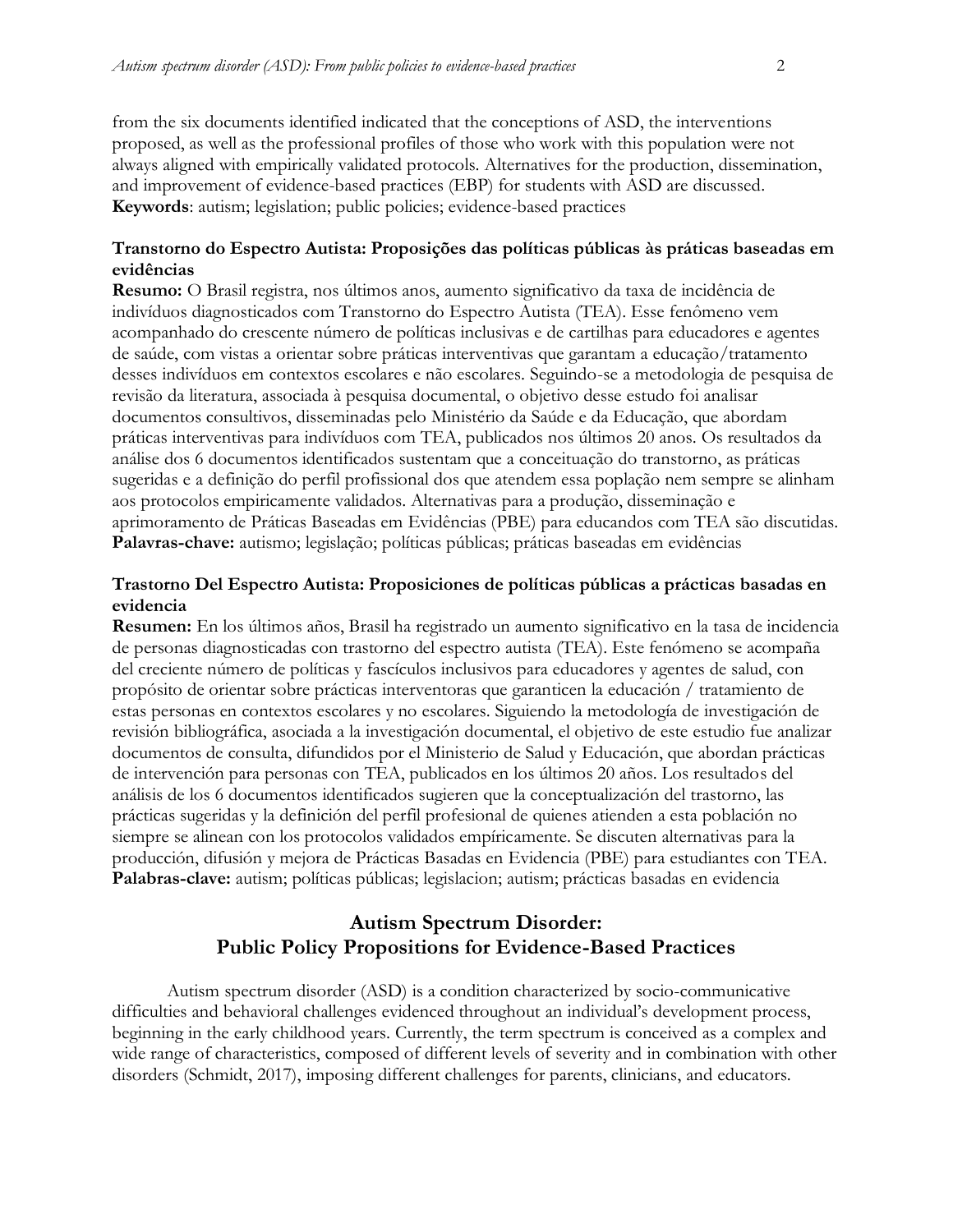Current epidemiological rates reveal that 1 in every 54 children are diagnosed with ASD (Maenner et al., 2020), making it essential to develop strategic public policies, both in health and education fields. These would concern governmental actions regarding the adoption of intervention practices that produce treatment effects on individuals diagnosed with ASD. In the recent past, the types of treatments chosen for this population depended exclusively on the experience of the selected professionals and their theoretical preferences. Considering the complexity levels of the demands, it is essential to adopt objective standards when defining the criteria for the professional profile of those involved in clinical/educational care, as well as the requirements for their regular and continued education.

The way of selecting intervention procedures tends to be replaced by the adoption of evidence-based practices (EBPs), defined by the American Psychological Association as the individualized process of clinical decision-making that occurs by integrating the best available evidence with clinical expertise in the context of individual characteristics, culture, and preferences (APA, 2006, 2011). Three principles underlie this process: scientific evidence, available resources, and client characteristics (Medrado & Nunes Sobrinho, 2016; Satterfield et al., 2009). The first principle concerns the results of empirical studies. In this context, research agencies outline specific guidelines to assess the effectiveness of intervention practices disseminated in the scientific literature. Thus, the treatments are assessed and classified into different gradations, which represent the levels of evidence, which range hierarchically from randomized clinical trials to experts' opinions (Burns et al., 2011). The second principle includes both the level of knowledge of the intervention agent and the physical, material, and cultural conditions of the context where the intervention will be implemented. In other words, the individual characteristics refer to the values, preferences and demands of those who will be directly affected by the intervention. In the school context, it would concern the students and, in the clinical setting, the patients (Satterfield et al., 2009).

The scientific literature presents the efforts of different international research agencies that developed protocols for assessing EBPs for students with ASD (National Autism Center [NAC], 2009; National Research Council [NRC], 2001; Steinbrenner et al., 2020). Driven by the culture of accountability, publications of this nature have supported educational policies in countries such as the United States, Australia, and Canada (Nunes & Schmidt, 2019). The Federal No Child Left Behind Act (NCLB, 2002), for example, requires U.S. schools, which receive federal financial resources, to select and implement only interventional practices that present evidence of effectiveness. Moreover, the scientific community has paid special attention to the adoption and integration of EBPs for caretaking procedures. In this respect, just over a decade ago, a research area termed Implementation Science was created along with an international journal with the same name dedicated exclusively to the investigation of this subject (Eccles & Mittman, 2006).

In Brazil, it is estimated that there are about 2 million people with ASD. Approximately 1.2 million of these individuals are enrolled in schools or receive treatment in rehabilitation institutions (Mello et al., 2013). As a result of the considerable increase in the incidence rate of people with ASD, the Brazilian Ministry of Health (MH) and Ministry of Education (MEC) developed inclusive policy actions to meet the needs of this population. The goal of these actions was to provide theoretical and practical supports for educators and healthcare agents who work with these individuals.

Among the actions proposed by the ministries was the publication of guidebooks for educators and healthcare professionals with the objective of offering them resources for selecting procedures in education/treatment for their clientele. Pedagogical devices of this nature are regarded as appropriate instruments for helping parents, families, students, and healthcare professionals (Silva et al., 2017). Based on this panorama, it is relevant to analyze, from the perspective of EBPs, the intervention practices recommended by these government agencies.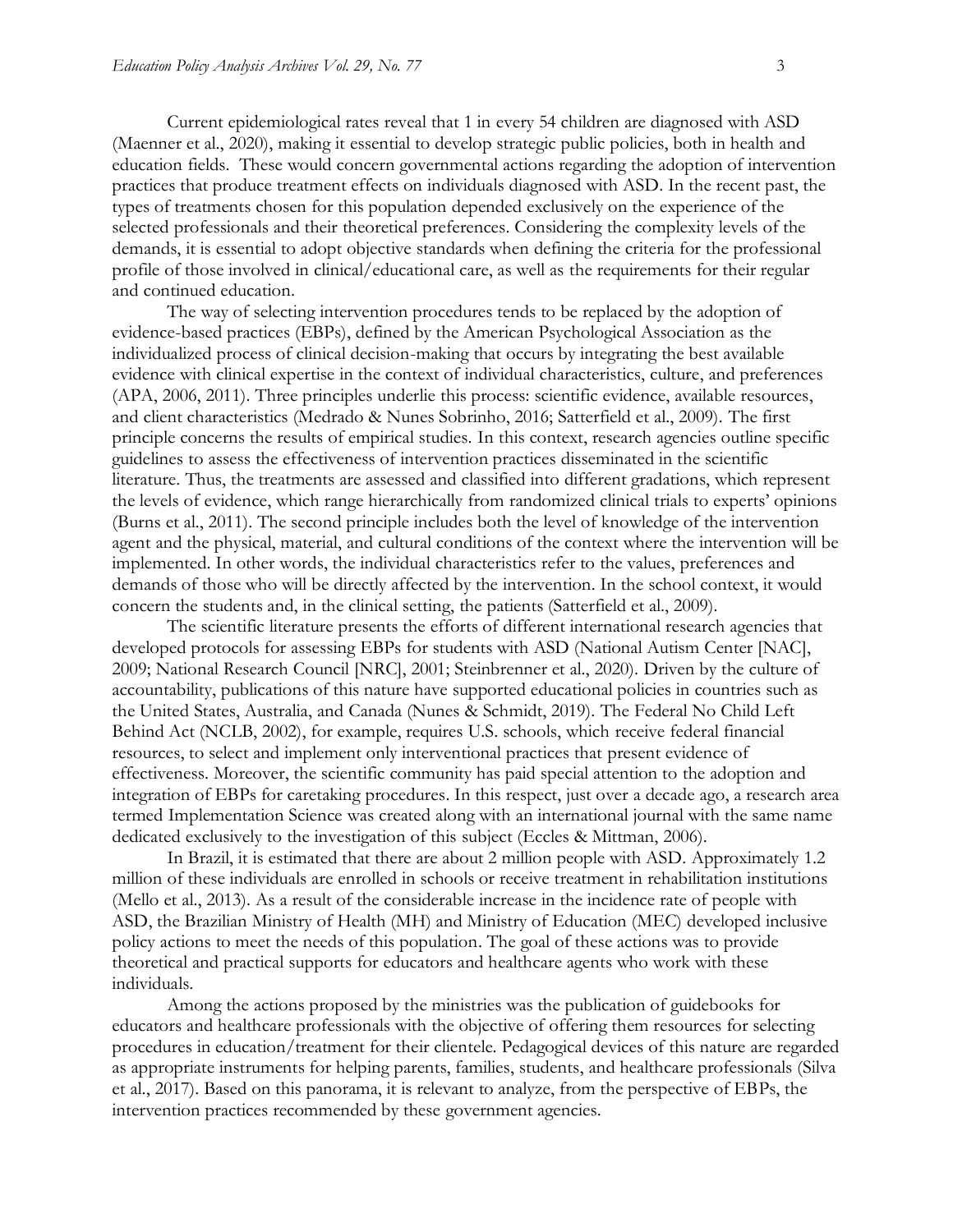Three studies of similar nature were published in the last 10 years. The first, authored by Guareschi, Alves, and Naujorks (2016), is a documentary research that analyzed how autism was described in national public policies and in documents published by the MEC and the Anísio Teixeira National Institute of Educational Studies and Research (INEP), in Brazil, from 1994 to 2015. Following the same methodological design, the other two investigations, produced by Pereira, Mascarenhas, Pisaneschi, Araujo, Amancio, and Katz (2016), and Oliveira, Feldman, Couto, and Lima (2017), analyze the divergences of two institutional guidebooks, published by the Ministry of Health, on the characterization and therapeutic demands of people with ASD.

As a complement, this study aims to expand the research of Guareschi et al (2016), Pereira et al. (2017), and Oliveira (2017) by focusing specifically on the interventional practices disseminated by the Ministries of Education and Health in the last 20 years. Specifically, the objectives of this investigation are to: a) analyze the conceptions on the nature of ASD; b) critically analyze the publication on interventional practices for this population; and c) analyze the recommended professional profile needed to provide support for this population.

Selecting documents from health and education domains is justified by the need of contemplating the integrality of the individual, focusing on the human development in multiple dimensions.

#### **Method**

The present study is designed as a documentary research, defined as an investigative procedure of a phenomenon through the examination of human made products. These products, called documents, can be written materials, such as laws or normative guidebooks, intended to prescribe norms of conduct in a given social, economic, and political context. The study of these materials leads to an understanding of current ideas in a determined historical moment (Kripka et al., 2015).

The identification of the documents for analysis followed two distinct protocols, one for the MH, and another one for the MEC. In the first one, the last two guidebooks, published by the MH, were considered, which related to the treatment of people with ASD. These documents, previously analyzed by Pereira et al. (2017) and Oliveira (2017), were chosen for being recent, electronically available, and for explaining therapeutic practices to be adopted by healthcare professionals.

For the MEC, the guidebooks and technical standards, published between 2000 and 2019, electronically available on the MEC website and on the electronic portal of the Brazilian Autism Association (ABRA), were assessed. On the MEC platform, the publications of the now-defunct Secretariat of Special Education (SEESP) and the Secretariat of Continued Education, Literacy, Diversity, and Inclusion (SECADI) were consulted. At the ABRA website, the documents produced by the MEC regarding interventional practices for students with ASD were reviewed.

The documents identified focus on the way ASD is conceptualized, the interventional practices described, and the professional profile of the educators or healthcare agents responsible for the treatment/care of this population.

#### **Results**

In the MEC "publications" platform, 72 references associated with the SECADI were identified - many of which had been published by SEESP. These materials included collections on Special and Inclusive Education, technical standards, issues of *Revista Inclusão*, as well as other documents concerning students supported by Special Education services.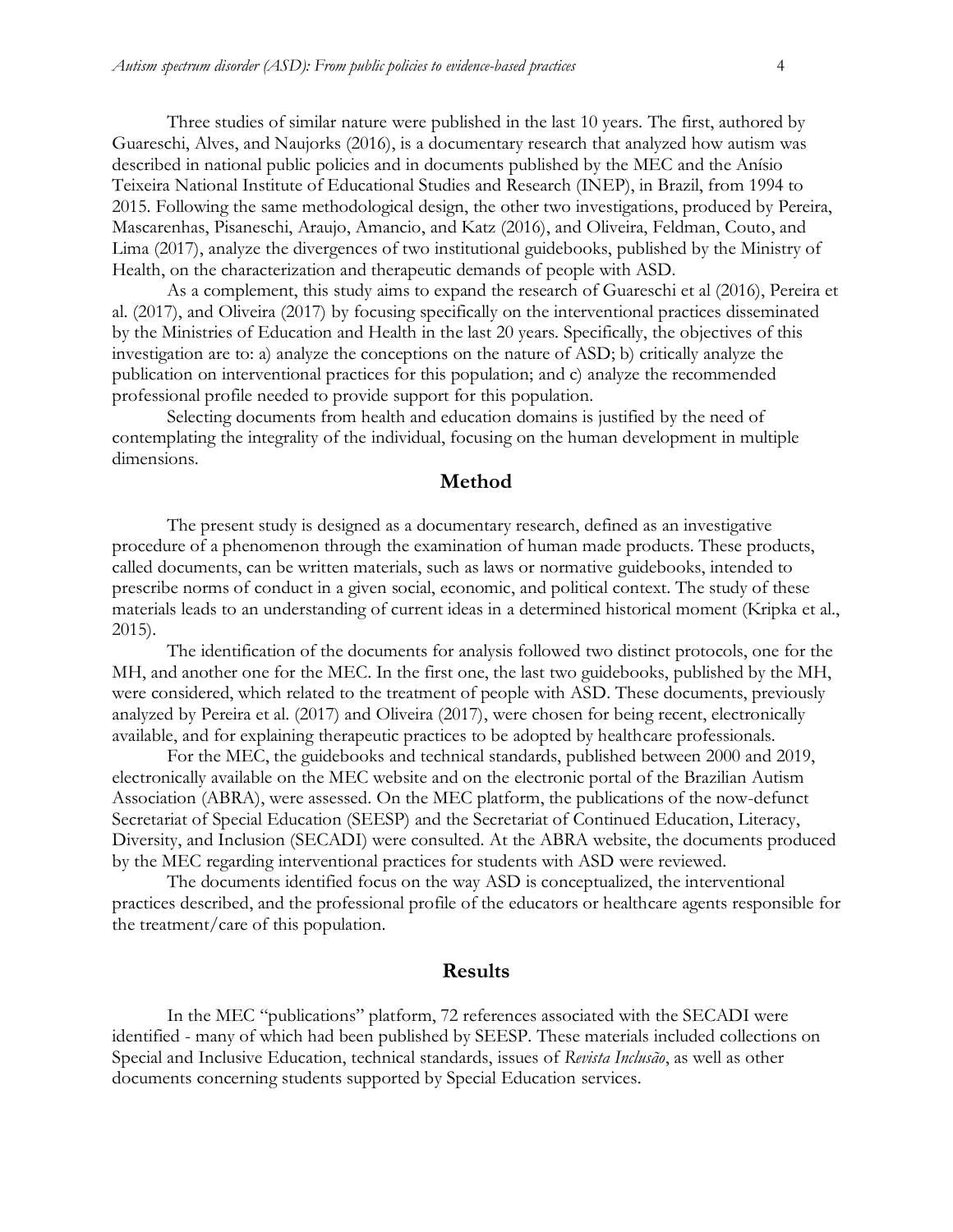The search terms "typical conducts," "pervasive developmental disorder," and "autism spectrum disorder" were used to identify the documents concerning ASD. The adoption of these terms was based on the analysis made by Guarechie et al. (2016) who identified the use of these three designations in documents published by government agencies in the last 25 years.

In this search process, two guidebooks, published respectively in 2002 and 2010, were identified. In view of the scant number of available publications - possibly due to recent changes in the MEC platform - a second database was inspected. In this case, the ABRA was selected, because it is an entity that aims, among other objectives, at disseminating information published by the MEC. In this new platform, a guidebook on Early Childhood Education, published in 2004, and a Technical Note from 2013 were found.

#### **On the Documents and their Conceptions of ASD**

Four publications were identified by the MEC. The oldest one was entitled "Projeto Escola Viva or Living School Project - Ensuring access and permanence for all students at school - Students with special educational needs: Recognizing students with higher levels of conduct-related, learning difficulties" (Brasil, 2002). The guidebook is written for teachers of students who display "typical conducts," a term that, at the time, contemplated students with autism.

The adoption of this terminology, according to the authors, is an attempt to avoid terms that could be demeaning. Despite this proposal, the guidebook classifies five categories of "typical conducts " commonly observed in the school context. These include attention disorders, impulsiveness, hyperactivity, aloofness, and physical and/or verbal aggressiveness. Many of the attributes described by these terms resemble behavioral patterns identified in people with autism (Guareschi et al., 2016).

The second guidebook, "Knowledge and Practices of Inclusion: Severe Learning Difficulties: Autism," was published in 2003 and is designed for early childhood education teachers, who work both in the regular classroom and in special education classes. In the first section of the document, guidance is presented regarding the identification of autism signs in children from 0-6 years of age. In this context, the use of evaluation forms, presented in the document to monitor student development, are recommended. In the following section, the manuscript focuses on the learning process of children with autism in daycare. Finally, in the subsequent segment, the document describes aspects related to the inclusion of children with autism in regular and in special education classrooms.

In this document, autism is initially conceived as a severe learning difficulty, as suggested by the title itself. In line with the previous guidebook, despite the terminology used, the characteristics are highlighted in some fragments. Thus, the authors claim that autism is:

A set of characteristics that can be found in affected people within a range of possibilities that go from mild social disorders without mental disability all the way to severe mental disability. (Brasil, 2003, p. 14)

Although medical diagnostic manuals are not mentioned, the authors use the term "childhood autism," adopted by the 10<sup>th</sup> edition of the International Classification of Diseases -ICD (WHO, 1993), and discuss the diagnostic triad highlighted in this manual. In spite of this definition, statements that could lead to mistaken understandings of the disorder are identified. This is the case, for example, of the following segments,

It is very common for children with autism to learn to read by themselves before the age of four, but they never manage to learn to write because they are unable to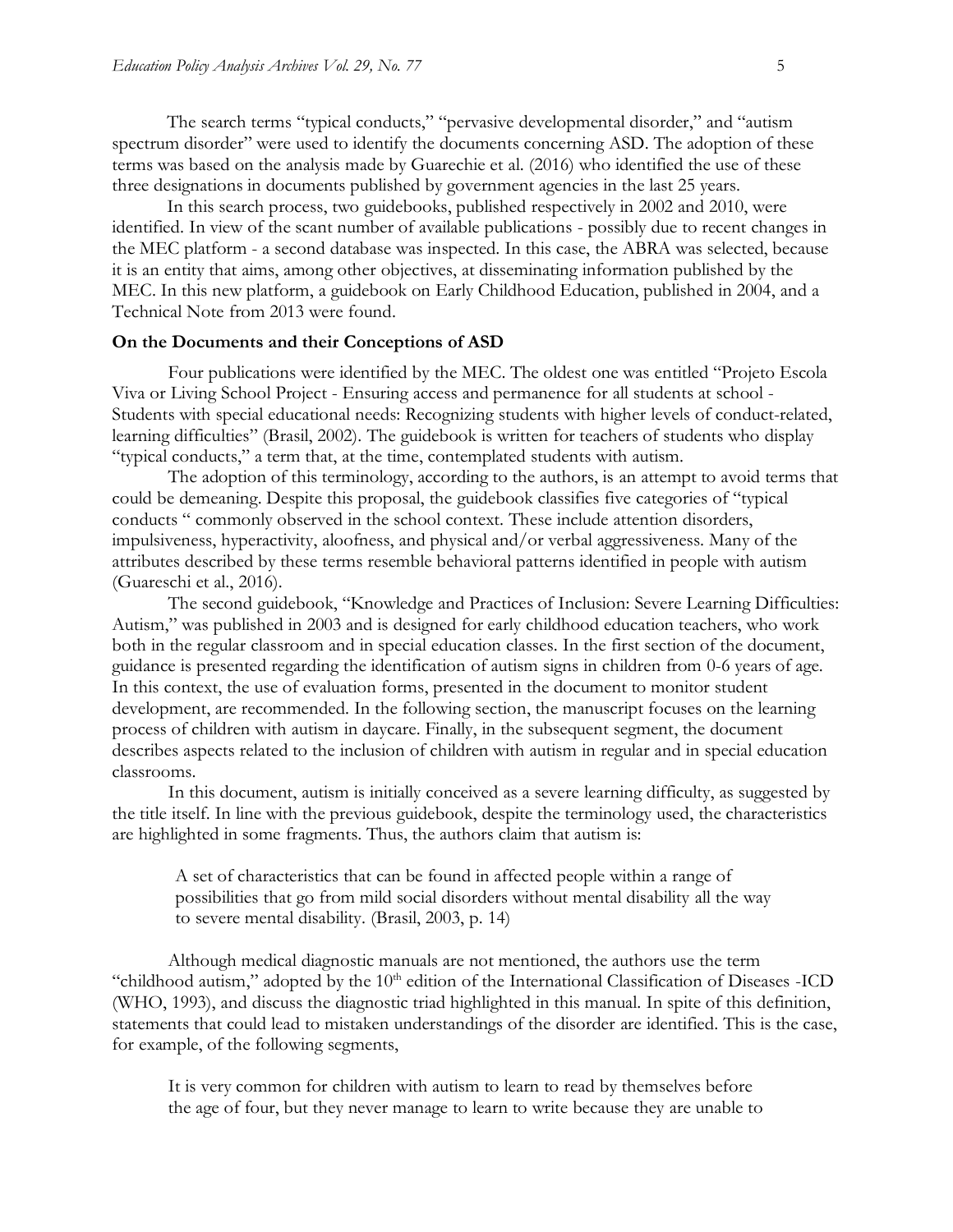hold a pencil and they never even try to scribble anything on paper. (Mello, 2004, p. 22)

Their unresponsiveness to demonstrations of affection or compliments made by parents and teachers prevents them from learning things to please parents and teachers. (Mello, 2004, p. 15)

The first statement, possibly, relates to hyperlexia, a disorder characterized by decoding skills expressively superior to those of reading comprehension. Caused by language and executive function disorders, this condition affects approximately 6% of people with ASD (Ostrolenk et al., 2017). Thus, it cannot be inferred that it is a "very common" disability, nor that limitations in writing are associated with motor difficulties, such as holding a pencil.

In the second statement, considerations on affective issues could lead teachers to infer that students with ASD are unable make affectional bonds. The representation of the person with autism as someone unable to feel affection has been widely broadcasted in films that mistakenly portray such trait as a characteristic of people with autism (Schmidt, 2012). This belief constitutes a basic barrier to any pedagogical intervention since it produces a negative impact on teacher-student affective relationships. In fact, studies corroborate this idea by highlighting that teacher perception can indirectly influence pedagogical practices (Gregor & Campbell, 2001; Nascimento et al., 2016; Schmidt et al., 2016).

The third document, entitled "Special education from the perspective of school inclusion: global development disorders," was published in 2010. The adoption of the term pervasive developmental disorder (PDD), extracted from the fourth edition of the *Manual of Diagnosis and Statistics of Mental Disorders* (DSM-IV), resemble medical models of diagnosis, which became prevalent in official documents from 2008, with the publication of the National Policy of Special Education in an Inclusive Perspective (Guareschi et al. 2016). The issue is designed for regular classrooms teachers as well as those in special education services (SES) who work with ASD students in basic education.

Behavior patterns typically identified in the disorder are described through everyday school scenes. This may provide teachers with a better understanding of the condition. In the following segment, the authors describe Paulo, an 8-year-old boy, presented in the third case report of the guidebook

(...) He couldn't stay in the classroom for long. And when he did stay in the classroom, he would keep pounding his fist against his desk at a constant pace for a long time, or restlessly fiddle with strips of paper or plastic, which he often brought from home (stereotyping). (Belisary & Cunha, 2010, p. 28)

The observed behaviors are additionally analyzed through the perspective of Theoretical models of executive functions (Ozonoff et al., 1991) and the theory of mind. These two approaches are accepted by the scientific community and widely disseminated by the international literature.

The fourth document to be analyzed in this study is Technical Note 24/2013. It provides specific guidelines for the implementation of Federal Law 12.764/2012, which establishes the National Policy for the Protection of the Rights of People with Autism Spectrum Disorder. This document recommends that people with ASD be provided with the same special attention as those with disabilities, according to the definition proposed by the United Nations.

The guidebooks published by the MH are entitled "Guidelines for The Rehabilitation of People with Autism Spectrum Disorder (ASD)" and "Care Line for People with Autism Spectrum Disorders and Their Families in the Psychosocial Care Network of the Brazilian Unified Health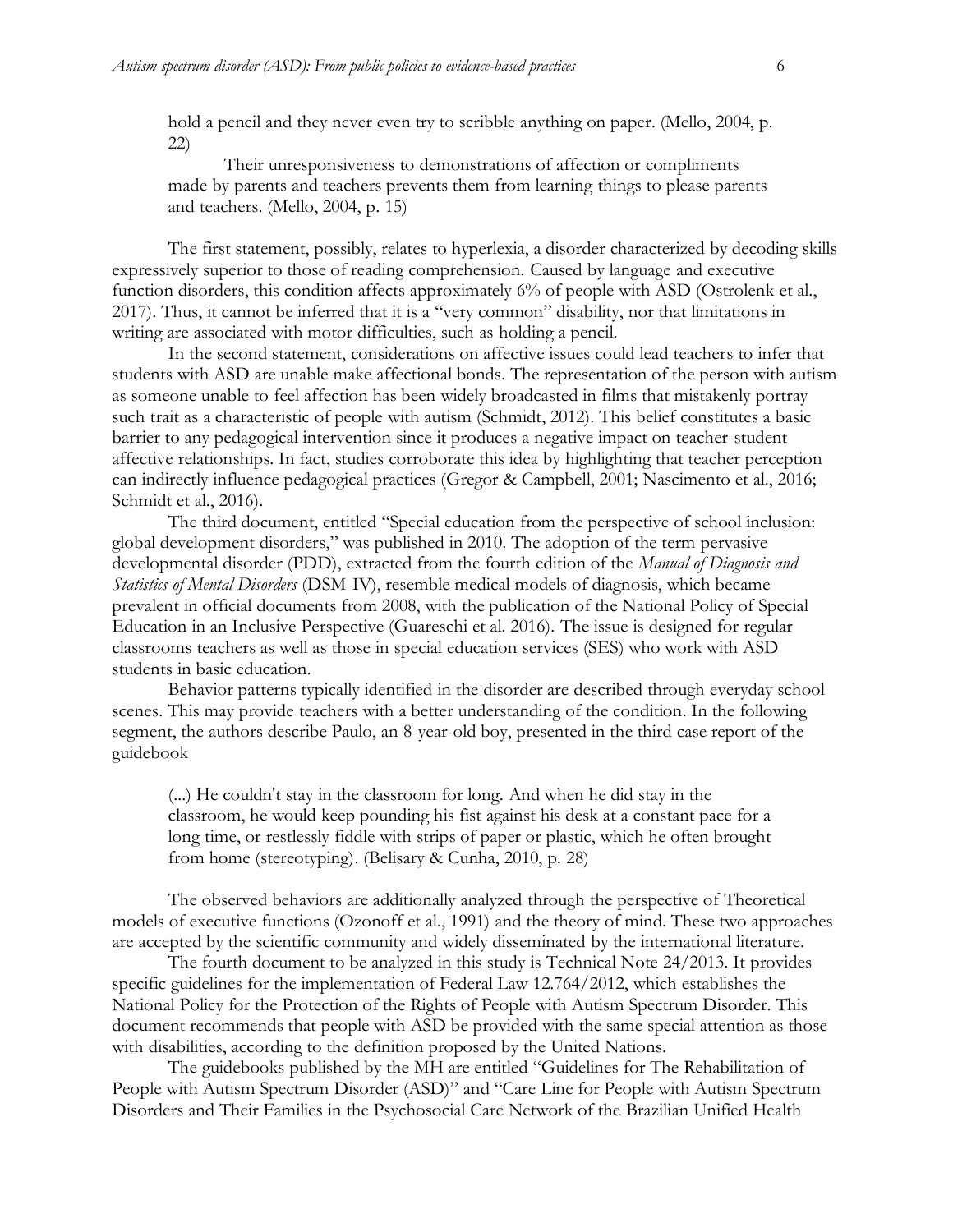System." The documents published, respectively, in 2014 and 2015, aim to provide guidance for the treatment of people with ASD in the Brazilian Unified Health System (SUS). In conceptual terms, the first document focuses on neurobiological and genetic aspects, such diagnostic evaluation, and comorbidities, in addition to highlighting psychosocial risk factors for ASD. The second one claims that biological conceptions coexist with affective, relational, cognitive, and structural perspectives that explain the disorder.

#### **The Interventional Practices Highlighted in the Documents**

The authors of the 2002 guidebook state that there are multiple interventional strategies for working with children with "typical conducts." This nonspecific terminology, which encompasses multiple diagnostic possibilities of biological, psychological, behavioral, and/or social origin, can lead to the adoption of inappropriate practices (Guareschi et al. 2016). The manuscript initially enumerates therapeutic practices of psychological and medical natures, then it emphasized that the document aims at the work developed by teachers in the classroom environment.

The behavioral paradigm seems to underlie the recommended teaching strategies. These resemble a subset of EBPs called "behavioral package," composed of several focal practices (Steinbrenner et al., 2020). For example, focusing on events that are contingent to the student's responses resembles "functional behavioral analysis." This focal practice is based on the Experimental Behavior Analysis model (Neno, 2003), which is used to identify the function or purpose of a behavior (Steinbrenner et al., 2020). In these terms, the behavior should be operationally defined, and its frequency, intensity, and duration recorded (Sam & AFIRM Team, 2015). Two of these aspects - objective description and frequency, are contemplated in the excerpt below.

When observing this type of behavior, it is important that the teachers produce **an objective record of the characteristics of the behavior**. It is very useful to have a description containing information such as what times and how often such behaviors are presented by ASD students, the consequences of such behaviors for these students, their classmates' responses, what intervention strategies have already been tried, and what was the result of such interventions. (Brasil, 2002, p. 18, excerpt highlighted by the authors)

The intervention strategies described in the following examples share similarities with another focal practice, of behavioral nature, called differential reinforcement. It is an intervention model used to reduce the frequency of inappropriate conducts by reinforcing functionally incompatible behaviors or any other response, except the undesired behavior (Steinbrenner et al., 2020).

Teach students acceptable and appropriate responses to physical and/or verbal outbreaks. Students need to be reminded that they have a whole range of behavioral alternatives available for them to use when facing unexpected situations. Explicitly recognize and compliment students who replace aggressive

responses with desirable, non-aggressive behaviors (p. 23, Brasil, 2002)

Multidisciplinary support and family involvement are highlighted in the development of the Plano de Ensino (PE), or Teaching Plan. According to the authors, the plan should focus on classroom behaviors, on the social contextualization of the students' skills, and on their academic development. This plan resembles the Plano Educacional Individual (PEI), or Individualized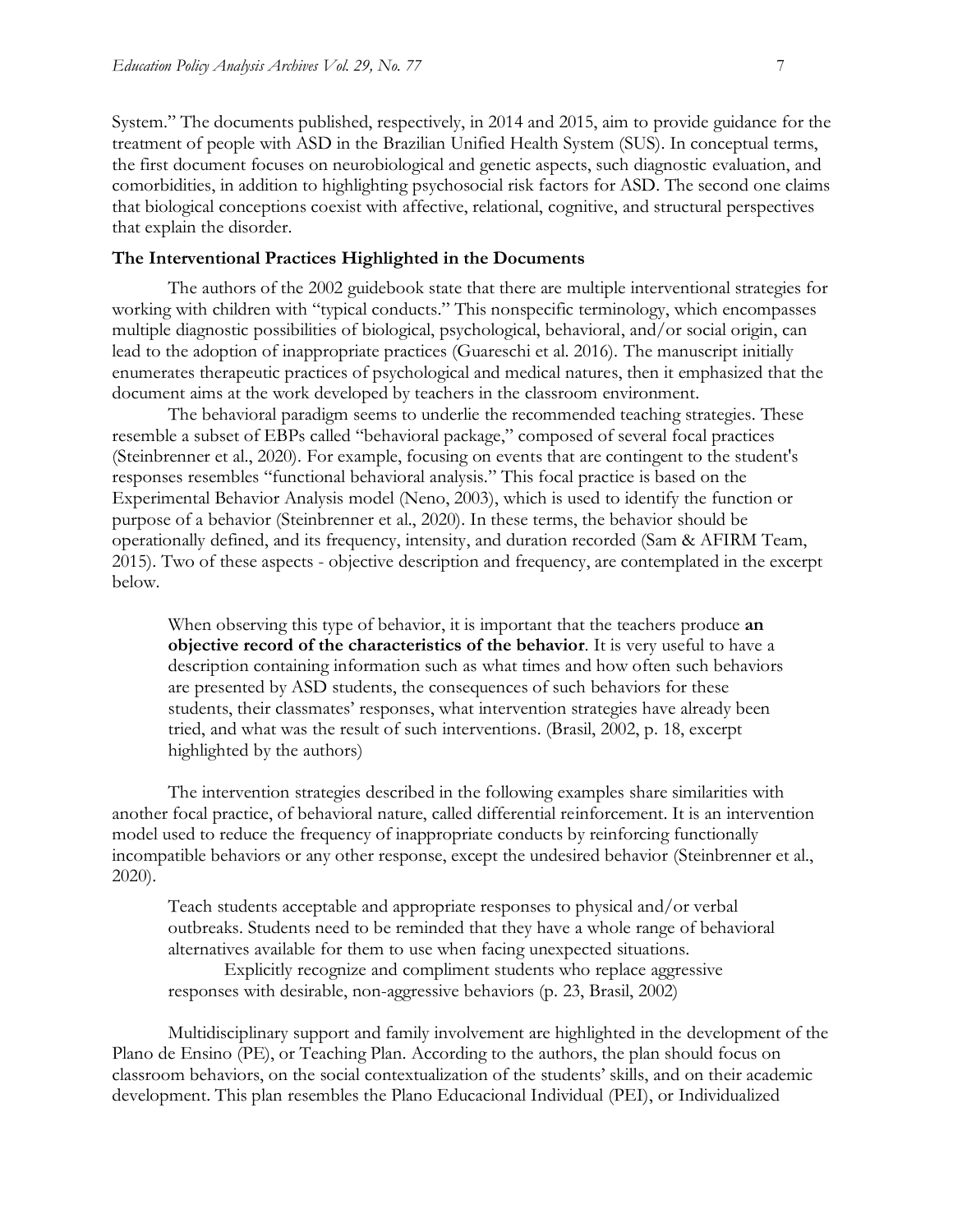Educational Plan (IEP). The PEI is a guiding document, elaborated in an interdisciplinary way, used for identifying intervention strategies for developing academic and functional skills in students with disabilities (Tannus-Valadão & Mendes, 2018). Although both the PEI and the PE serve the purpose of planning teaching strategies for all students, the former has broader and multidisciplinary characteristics suitable for teachers, other professionals, and parents involved, while the latter is restricted to teachers (Costa & Schmidt, 2019). It is noteworthy that the PE is an essential tool for planning and organizing interventional practices, and the PEI is recommended for inclusive classrooms.

Based on two North American researchers (Lewis & Doorlag, 1991, cited in Brasil, 2002), the authors of this guidebook list thirteen aspects that must be taken into consideration before implementing a treatment. In addition to conducting intervention in the classroom and collecting data in a systematic manner, they highlight the need of considering available materials and human resources, as well as establishing success criteria for the implementation of the intervention program. These aspects are included in the following considerations:

10. What resources are needed? Does the intervention require teacher time? Will the teacher need an assistant? Will it be necessary to use motivational tools? Are these tools available in the school unit?

11. What other factors should be considered? Is there a need for other adaptations, such as the re-organization of the space, the re-organization of the way students are grouped up, or the use of alternative methodological strategies?

12. What criteria will be used to determine the success or failure of the program? 13. If the program fails, what alternative interventions could be adopted? (Brasil, 2002, pp. 27-28)

The considerations above are in line with one of the principles that underlie the EBP decision-making paradigm. According to that principle, it is important to consider the resources available when adopting intervention practices. This issue has been previously discussed in the present manuscript.

In line with the 2002 guidebook, the document produced by the MEC in 2004 also privileges practices based on the behavioral model. In this case, the TEACCH (Treatment and education of autistic and related communication handicapped children) method, created by Eric Schopler in the 1970s, is presented. It comes as a response to the limited effects of psychoanalytic practices adopted by Americans in the 1960s. The idea of an "autistic culture," which presents cognitive and sensory specificities, underlies the Structured Teaching model proposed by Schopler (Mesibov et al., 2006). The guidelines offered to teachers in the MEC guidebook are aligned with the theoretical assumptions of *Structured Education. A*ccording to the guidebook, structured education:

can introduce a new repertoire of skills while increasing autonomy in relation to basic daily activiies, such as eating and dressing. (Mello, 2004, p. 21)

Structured Education includes a set of strategies involving the environment´s physical arrangement and the sequencing of tasks to be performed by children. Among them, the use of visual aids, which is a recommended EBP (Steinbrenner et al., 2020), is highlighted, as indicated below:

(...) by using objects or **figures, we can organize** a notice board with the sequence of activities of the day, which children can consult, thus reducing anxiety over what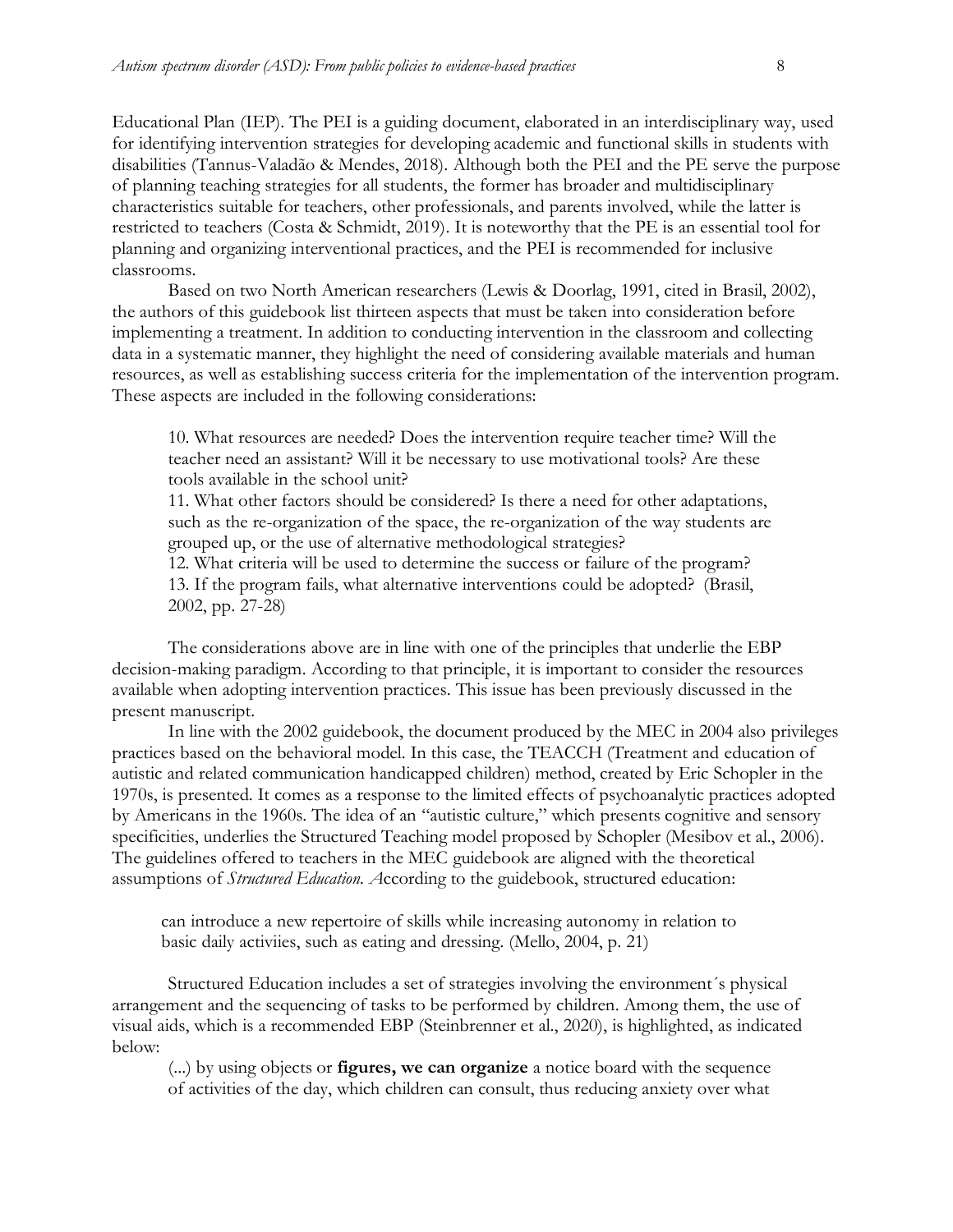comes next or what they are supposed to do after they have accomplished the task. (Mello, 2004, p. 19, excerpt highlighted by the authors)

Active family participation, besides being a practice recommended by international research agencies (NRC, 2001; Steinbrenner et al., 2020) is considered a central factor in the TEACCH model (Mesibov et al., 2006). In this respect, the guidebook emphasizes that the teacher should work together with the family, requesting that practices analogous to those used in school be implemented at home. It is noteworthy, however, that guidelines on how to operationalize these joint actions are not provided in the document.

There are important limitations involving the TEACCH model when it comes to EBPs. U.S. research agencies such as the National Professional Development Center on Autism Spectrum Disorder (NPDC) and the National Research Council (NRC) used to investigate the effectiveness of several programs, called "comprehensive treatment models," including TEACCH. More recently, however, they have started investigating only their components (focal practices) (Steinbrenner et al., 2020). This is because the TEACCH model allows flexible implementation procedures, which favor the adjustment to different demands and contexts. On the other hand, it is difficult to evaluate its effectiveness since it is not possible to compare studies in meta-analytic investigations (Virues-Ortega & Pastor-Barriuso, 2013). Therefore, the guidebook recommends the adoption of an intervention program that uses empirically validated components but does not constitute an EBP.

In addition to TEACCH, the guidebook encourages the use of Augmentative and Alternative Communication (AAC), a practice considered effective by international research agencies (Steinbrenner et al., 2020). AAC includes the use of non-verbal communication methods to supplement or replace, temporarily or permanently, unintelligible, non-functional, or non-existent speech (Nunes & Walter, 2018). Considering that a significant segment of students with ASD does not develop speech for communicative purposes, AAC becomes paramount.

In this respect, the guidebook provides guidelines for teachers in the form of "tips" without, however, naming the practices described or providing the foundations of such statements, as illustrated below:

Verbal language is very important, and should be developed, but it is necessary to introduce a parallel communication system based on non-verbal language by means of concrete objects and illustrations. (Mello, 2004, p. 19, excerpt highlighted by the authors)

Talking too much just gets in the way because it often confuses. **Communication with illustrations helps** a lot, because it associates the word with a concrete and well-known object or person. (Mello, 2004, p. 21, excerpt highlighted by the authors)

The terminology adopted in the previous segments suggests that this is AAC. There is no definition of what a communication system would be or why, from Mello's perspective (2004), "talking too much" could be counterproductive. Thus, it is advisable to provide readers with more accurate and empirically supported information about the socio-communicative deficits observed in students with ASD, as well as the components (e.g., symbols, communicator system, vocabulary) that constitute AAC systems.

The objective of the third guidebook (Brasil, 2010) is to "contribute to the development of inclusive practices in school education" for students with ASD. It is interesting to note that an operational definition of "inclusion" is not provided in the manuscript. This would help understand the extent to which the practices described could be classified as "inclusive." The reader is informed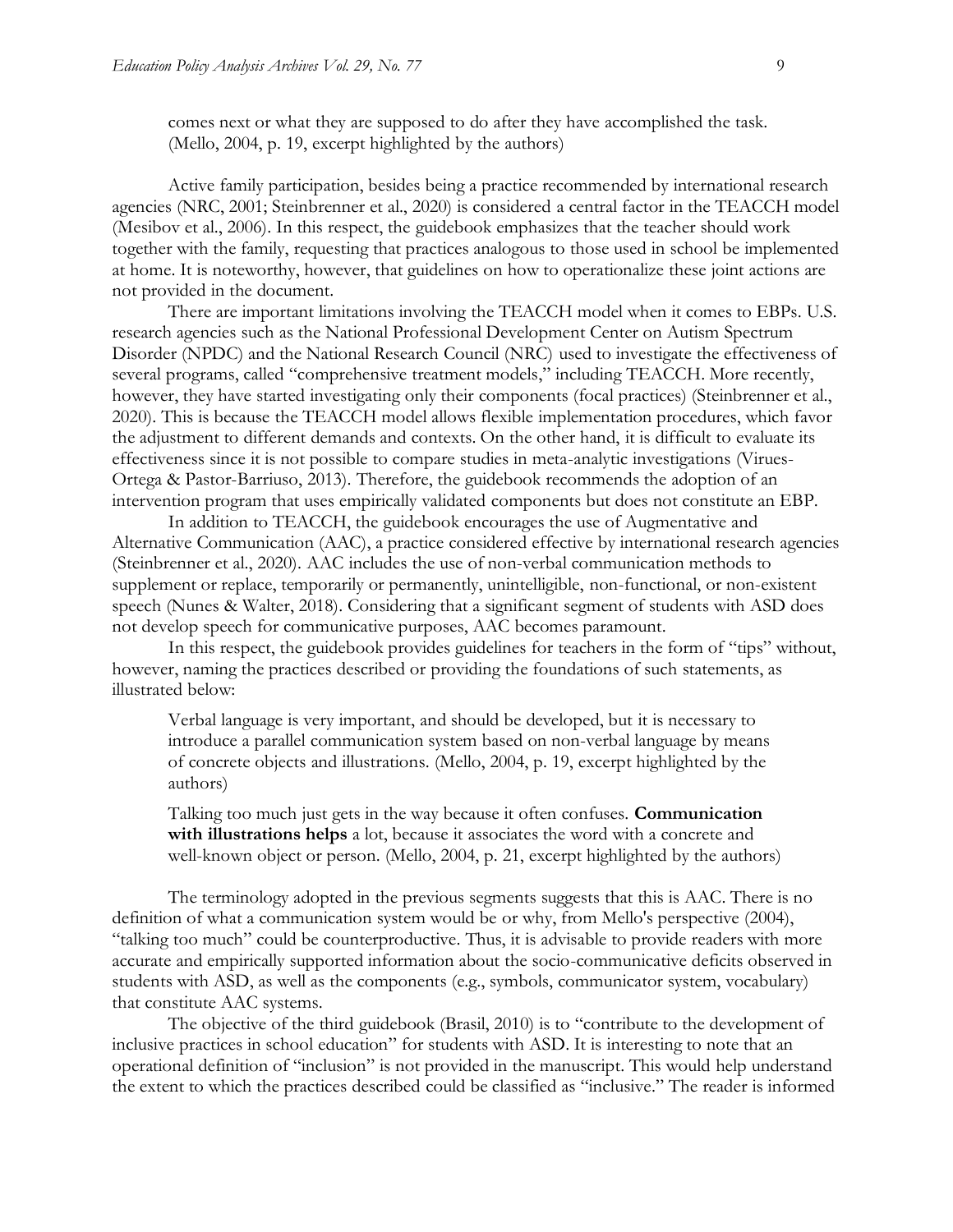that such practices emanate from observational records conducted in the context of public schools for early childhood and elementary education.

In line with the Inclusive Education paradigm, the authors emphasize the importance of placing students with autism in the social context of the regular school and suggest that, by means of school mediation, these students will be able to develop their own personal skills. This idea is highlighted in the following segment:

We had the opportunity to observe children who, when entering school, had no language and performed activities such as asking for things with the aid of other people.

The social experience in the school environment and the mediation of teachers and classmates led these children to begin to use verbalizations when they wanted to make requests, abandoning the instrumental use of other people as conveyors of their requests. (Belisário & Cunha, 2010, p. 33)

As in the guidebooks by Brasil (2002), and Melo (2004), the guidelines are provided in the form of tips, without naming or providing the empirical foundation for such practices. The two following segments exemplify this style.

Considering that the ability to anticipate is a function that is impaired for those who have Pervasive Developmental Disorder (PDD), **anticipation**, made with the help of others, becomes the facilitator of school environment familiarization. **Anticipation** made by another person means refers to these children's need of becoming aware, in a simple and objective way, of what is going to take place in the next moment. (Belisário & Cunha, 2010, p. 23, excerpt highlighted by the authors)

One strategy that can help is the use of **visual aid resources** produced at the school. This material must be created with the children's collaboration and it must be based on their daily lives. By means of association, it will help professionals approach these children and communicate what is expected from them, what will happen next in the school routine. It will also be a means to provide children with the opportunity to make choices and be rewarded with a feeling of fulfillment. (Beisário & Cunha, 2010, p. 34, excerpt highlighted by the authors)

The first highlighted practice can be defined as a *priming* step*,* which consists of preparing the students for an activity that will take place. This is one of the procedures used in the Antecedent-Based Intervention, an intervention model that aims to change the environment/context with the objective of modifying the student's behavioral repertoire (Steinbrenner et al., 2020).

The visual resources, highlighted in the second example, help in behavior regulation and communication. Studies pinpoint three modalities of visual aids typically used with ASD students (Shane, 2006). The first one, named visual organizational mode (VOM), has the function of organizing activities and routines, as exemplified in the guidebook segment. The second modality, entitled Visual Instructional Mode (VIM), consists of the synchronous use of visual resources in combination with speech or writing, to favor verbal comprehension. Finally, Visual Expressive Mode (VEM) concerns the use of ideographic or pictographic symbols to replace or supplement speech. In this respect, it constitutes an important support for AAC systems. It is an intervention practice not mentioned in the guidebook, but (possibly) referenced in the following segment:

In the scope of school education, the work involving strategies for communication and language of children with PDD does not aim at implementing **structured**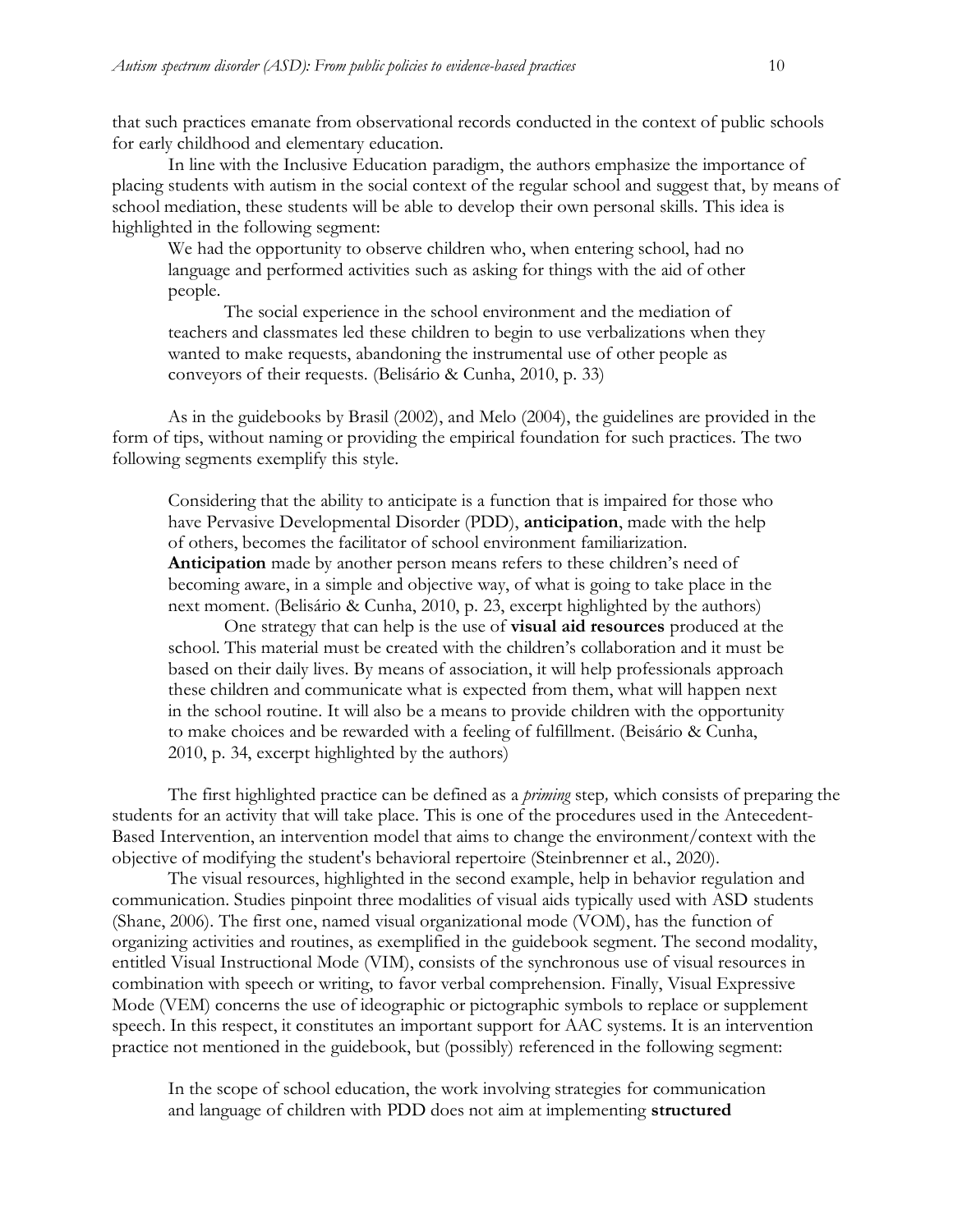**methodologies** that already exist for this purpose. These methodologies are fit for therapeutic settings for people with autism or other disorders that affect these functions. (Beisário & Cunha, 2010, p. 34, excerpt highlighted by the authors)

The fragment above suggests that AAC must be a structured methodology, which should, according to the authors, be developed in a clinical scenario. This is a concerning issue in view of the promising effects of the use of AAC in school contexts, as highlighted in national and international studies (Nunes & Walter, 2018).

The Technical Note, published in 2013, superficially highlights 13 competencies to be acquired by professionals responsible for educating students with ASD. In line with the guidebooks published in 2002, 2004, and 2010, the document highlights teacher skills for handling stereotyped/behavior problems, minimizing segregation, adopting individualized and flexible evaluation parameters, maintaining contact with families, and employing visual communication strategies. Only one competency is accurately described. Specifically, the  $12<sup>th</sup>$  item states that teachers should develop "theoretical-methodological knowledge in Assistive Technology focused on Alternative/Augmentative Communication." This recommendation seems to contradict what is prescribed by the 2010 guidebook, which suggests that the implementation of a structured communication intervention is a clinical attribution.

Consistent with the perspective of the MEC, the first guidebook published by the MH suggests that intervention practices aim at rehabilitation. However, treatment alternatives are not presented. According to the document:

The choice of the treatment method, as well as the periodic evaluation of **its efficacy** should be jointly made by the team of professionals and the patients' families, ensuring adequate information about the scope and benefits of treatment (...). (Brasil, 2014, p. 63, excerpt highlighted by the authors)

Thus, the guidebook does not present intervention methods discussed in the scientific literature but warns the users to ponder the efficacy of the adopted treatment. In other words, users should assess the capacity that the intervention has in producing the intended effects (Marley, 2000).

The concept of efficacy outlined by this document approaches the idea of social validity, considering that the authors warn readers to acknowledge the relevance of the participants involved (Luz, Murta & Aquino, 2017). This suggests that the scientific verification of the intervention´s results could be suppressed by the perceptions of outcomes by family and team members, relegating evidence to the detriment of subjective analysis. In addition, it is assumed that the reader has knowledge, a priori, about a set of intervention methods, specifically designed for people diagnosed with ASD.

The second guidebook, entitled "Guidelines for The Caretaking of People with Autism Spectrum Disorders and their Families in the Psychosocial Care Network of the Unified Health System" conceives ASD as a mental disorder and proposes psychosocial treatment (Brasil, 2015). In contrast with the first document, it suggests treatment alternatives, termed "Caretaking Technologies." In this segment, it delegates the choice of intervention to the reader, arguing that:

There is no such thing as the one most effective approach to the caretaking of people with autism spectrum disorders. There are numerous valid approaches, and it is recommended that professionals consider its **effectiveness and safety** as well as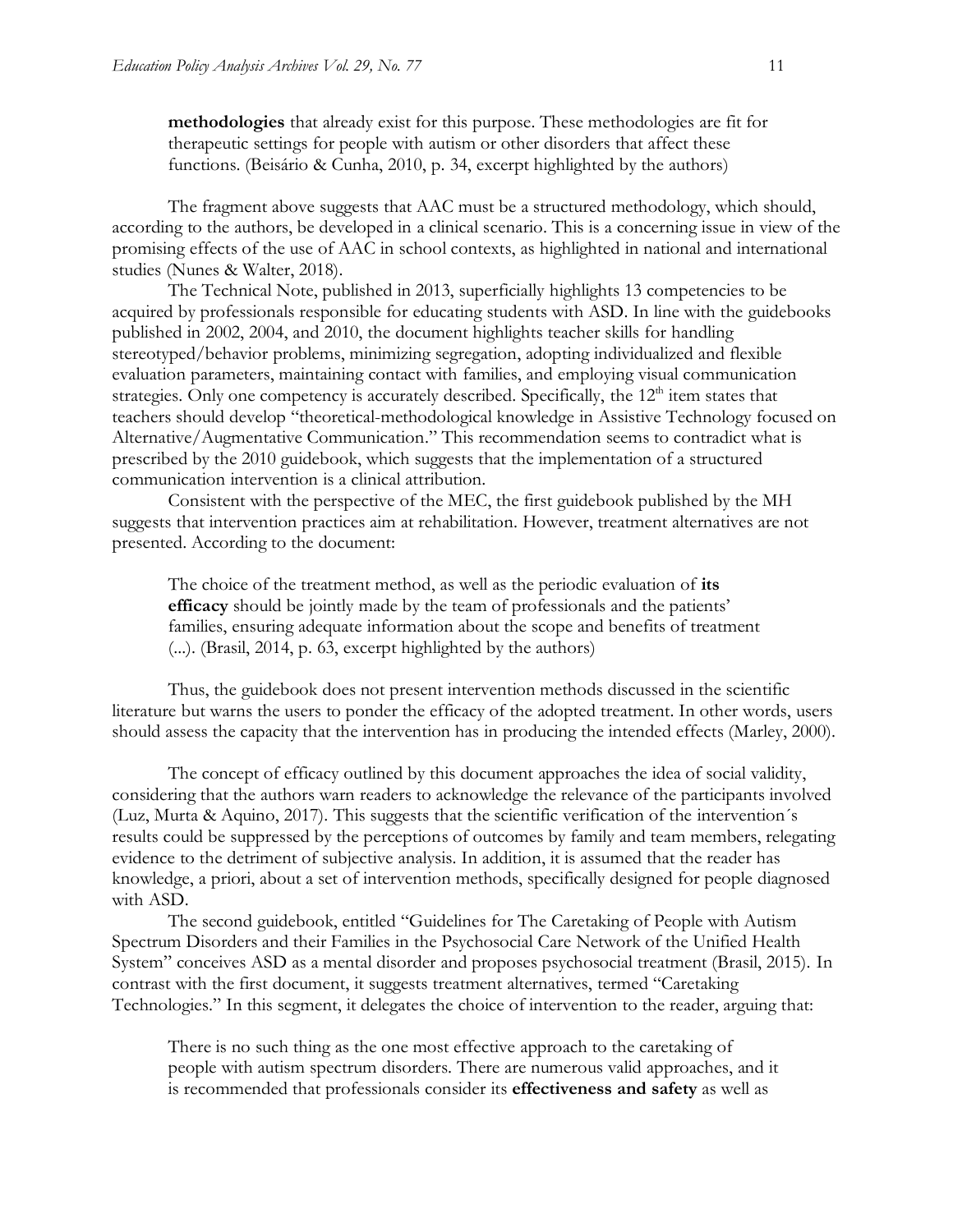Distinct from the previous document, the second guidebook recommends a choice of treatment based on its safety and effectiveness. Safety means that the intervention practice should not cause any harm to the physical or psychic integrity of the patient (Edwards et al., 1999). Effectiveness, in turn, concerns the degree to which a practice, implemented under natural (uncontrolled) conditions, produces the expected effects (Marley, 2000). It is relevant to consider, based on the health program development model, proposed by Flay (1986), that the effectiveness of a treatment can only be tested after the evaluation of its efficacy. Therefore, it is necessary to consider the effects of the intervention procedure under controlled conditions before applying it in natural contexts. This presupposes being aware of the scientific evidence of a treatment prior to adopting it.

From this perspective, it would be up to the reader to know, ultimately, the degree of efficacy and safety of the eight intervention approaches/strategies briefly presented by the guidebook, which include: psychoanalytic-based clinical treatment, Applied Behavior Analysis (ABA), Augmentative and Alternative Communication, Sensory Integration, the TEACCH method, therapeutic monitoring, high-tech devices, and drug treatment.

In a more detailed analysis of each of these indications, it is observed that psychoanalysis "is radically opposed to the objectivity proposed by empiricism" (Ferrari, 2002, p. 83), which makes its evaluation by the EBP paradigm unfeasible. The therapeutic monitoring practice is a byproduct of the political-ideological movements of antipsychiatry. Due to its high practical variability, there is no scientific consensus, which also hinders the evaluation of its evidence (Marco & Calais, 2012). The TEACCH, in turn, is considered a comprehensive model consisting of a set of practices organized to achieve broad objectives (Steinbrenner et al., 2020). Nevertheless, studies on the TEACCH model, although using focal practices that provide evidence, vary regarding the set of components used, as well as their intensity and duration during the intervention, which also hinders a direct assessment on efficacy (Virues-Ortega et al., 2013). Therefore, among the interventions indicated in this guidebook, the ones that presented reports of efficacy are ABA, AAC, high-tech devices (Computer Aided Instruction), and drug treatment (Steinbrenner et al., 2020).

#### **Professional Profile**

The professional profile concerns the skills necessary to perform a certain specialized activity. In the field of Special Education, for example, the Council for Exceptional Children (CEC), an international entity devoted for preparing special educators, lists a set of essential skills for teachers who work with students with disabilities (Nunes Sobrinho & Naujorks, 2001). This information, supported by scientific research, is periodically published in a manual format.

In Brazil, publications of this nature are not available. The official documents produced by the MEC merely emphasize that teachers working with this population should have specific training in Special Education (Brasil, 2009). From this perspective, it is pertinent to identify the competencies and skills described in the official guidebooks about the professionals who work with students with special needs. In this specific case, students with ASD.

In the guidebook published in 2002, the need for teachers to do their work in an interdisciplinary manner is highlighted in the segment below:

The teachers cannot work alone. He/She must do his/her part of the job, which is to identify the problem, observe it, describe it, describe the contingencies that surround it, discuss the problem with other professionals in the technical team and with the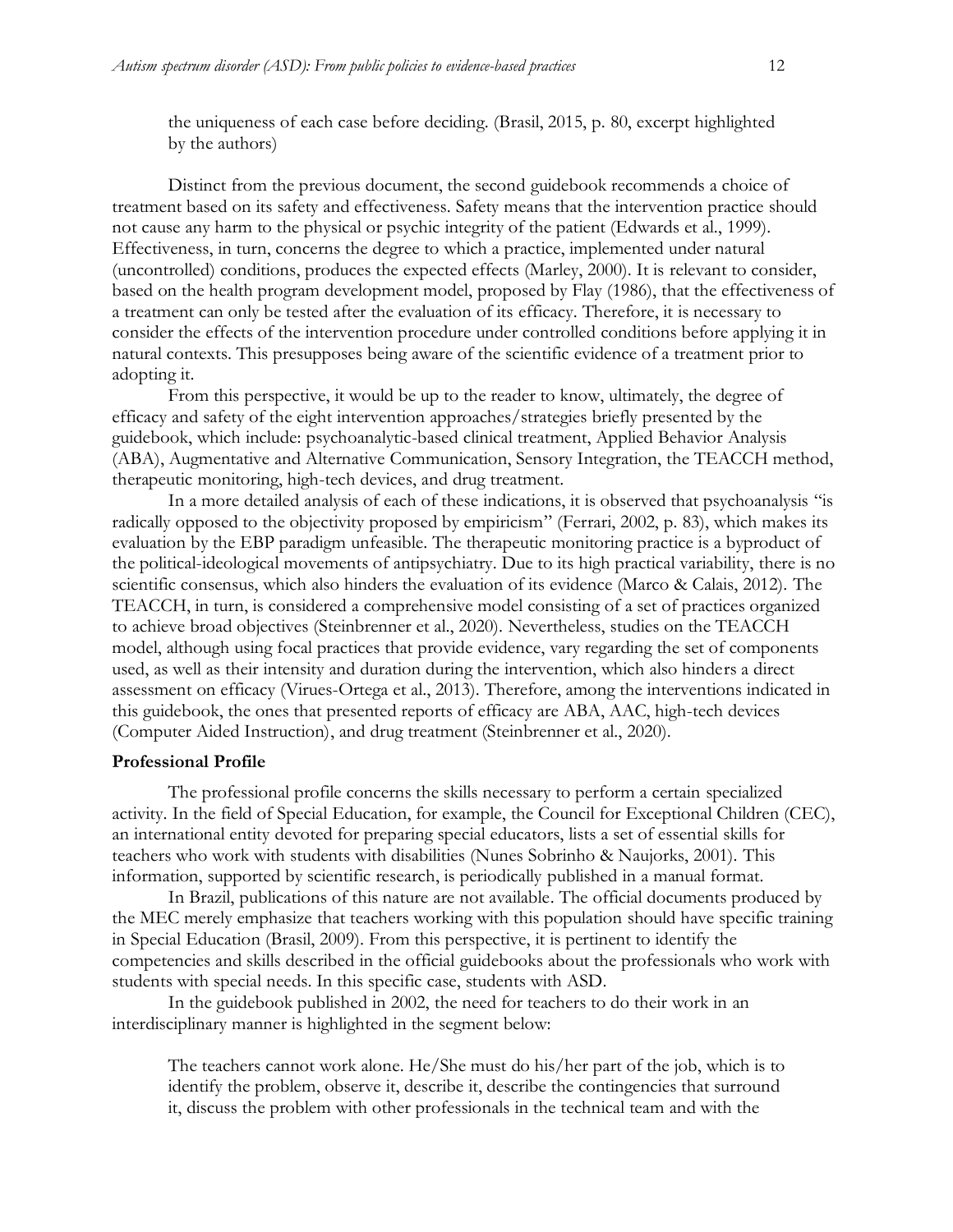director of the unit, follow the procedures of referral to specialized professionals, seek varied pedagogical strategies, implement them, monitor their effects, readjust his/her pedagogical practices, while seeking guidance and support from specialized professionals. (Brasil, 2002, p. 28)

Moreover, the excerpt suggests that teachers are capable of conducting functional behavioral analysis, that is, recognize the problem behaviors and their contingencies. They are also able to identify pedagogical strategies, evaluate their effectiveness, as well as adjust. Although the guidebook suggests that specialized agents assist in this process, it is not mentioned who these professionals would be.

In the 2004 guidebook, the multidisciplinary support team is not mentioned. This document asserts, however, the necessity of including specialized teachers to "facilitate inclusion into the regular school." These teachers should know how to "perform evaluations, organize work systems, evaluate their efficiency, evaluate behavior problems and define strategies (...)" (Mello, 2004, p. 25). Moreover, it is up to these professionals to know how to apply the Revised Psychoeducational Profile (PEP-R), an instrument developed by the TEACCH Center, which evaluates the student's development coefficient, and requires specialized supervision.

In this context, three factors must be taken into consideration. First, the difficulty in identifying specialized teachers, a phenomenon caused by the extinction of qualifications provided by Pedagogy courses, as well as the small number of higher education institutions that graduate special educators in Brazil (Nunes & Schmidt, 2019). In addition, national research reveals the precarious professional training of teachers working with students with ASD (Camargo et al., 2020). Finally, in relation to the recommended instrument, the guidebook does not mention the Brazilian version for the PEP-R, available in the literature (De Leon., 2002; De Leon et al., 2004). Such failure reveals the lack of dialogue between government agencies and research institutions in Brazil.

According to this guidebook, the regular teacher should consider adapting the intervention strategies described in the document, as indicated in the following excerpt:

(...) each teacher can adapt the general ideas that will be brought to the classroom and the resources available, and even the characteristics of his/her own personality, as long, of course, as he/she understands and respects the characteristics of his/her students. (Melo, 2004, p.9)

In this context, the recommendations seem to be in accordance with the perspective of Satterfield et al. (2009) on the need of selecting intervention practices considering the environment´s physical and material conditions, as well as the users´ values and preferences. On the other hand, as these authors rightly point out, it is imperative to consider the level of teaching knowledge for implementing an intervention. What would be, in this perspective, the necessary training to adopt the strategies recommended in the guidebook?

In the third analyzed document, teachers of basic education as well as those in special education services (SES) must equip themselves with knowledge on PDD and on educational practices that promote the development of socio-cognitive skills in these students (p. 38)." In this context, there are numerous references to the skills and competencies that educators must develop in order to work with this population. In addition to the type of knowledge highlighted in the guidebook, the authors mention "conducive practices" that are possibly equivalent to the previously cited "inclusive practices."

The authors do not explain the necessary competencies of these teachers to work with ASD students, they indicate only that it will be up to special education teachers: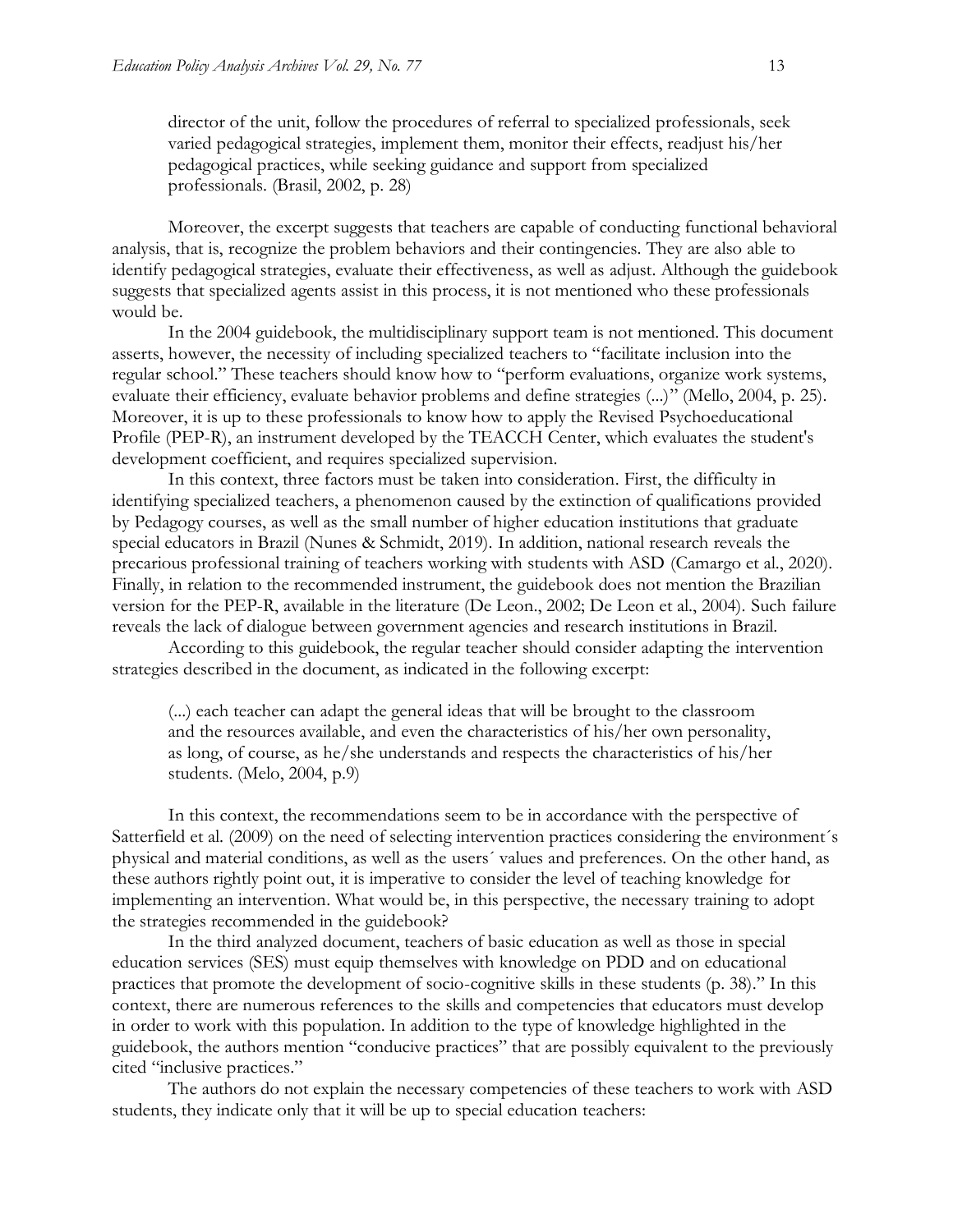(...) to contribute by guiding school professionals in the elaboration of strategies for daily school life, in the elaboration of resources, and in the organization of the routine activities, according to the peculiarities of each student and of each school." (Belisário & Cunha, 2010, p. 38)

In this document, contact with therapeutic agents in contexts outside the school seems optional, as suggested by the following excerpt:

When we work with a student who receives support of this nature, the dialogue with these therapists **may be interesting** if it is based on the exchange of impressions, reports, and assessments on the students' development, without losing track of the specificities of each field of action in this development. (Beisário & Cunha, 2010, p.34, excerpt highlighted by the authors)

These data suggest that there is a distance between educators and healthcare agents. One resource that could favor this partnership is the IEP, previously described in this article. Despite Brazil's lack of legal provisions to ensure the adoption of IEP at schools, the literature reports the promising effects of the use of this instrument for the educating students supported by Special Education (Costa & Schmidt, 2019; Tannus-Valadão & Mendes, 2018).

The Technical Note considers expanding the school team by regulating the work of a Support Professional, responsible for monitoring students with autism, in addition to reaffirming the institutionalization of Specialized Educational Services in the pedagogical political project of schools. It is interesting to observe that, despite the Technical Note indicating the need for professional training and multi-professional support for students with ASD, there is no clear information concerning the specific competencies teachers must develop to work with these students.

In the documents produced by the Ministry of Health, there is no specific guideline concerning the professional profile of healthcare agents. The guidebook published in 2015 highlights, however, the need for interdisciplinary work, as in the following excerpt:

It is important that the diagnostic process be carried out by a multidisciplinary team with clinical experience and that it is not limited to the application of tests. (Brasil, 2015, p. 43)

In addition, it is recommended that the work teams involve professionals who adopt different theoretical approaches in order to contemplate the demands of each case. In this scenario, the guidebook presents diversified treatments that can be conducted by professionals such as behavior analysts, psychoanalysts, psychiatrists, occupational therapists with training in sensory therapy, and experienced educators in the TEACCH model.

#### **The Transposition of Policies into Practice**

Some of the practices described in the documents analyzed in this manuscript are adopted by educational and therapeutic institutions in Brazil (Azevedo & Nunes, 2018; Mello et al, 2013). In the study conducted by Mello et al (2013), for example, the use of TEACCH, AAC (PECS), and procedures derived from ABA, described in the literature as an EBP, was prevalent in 106 educational and therapeutic entities, allocated in the five regions of the country. Additionally, with lower support, these entities, which provided support for 3,280 people with ASD, used sensory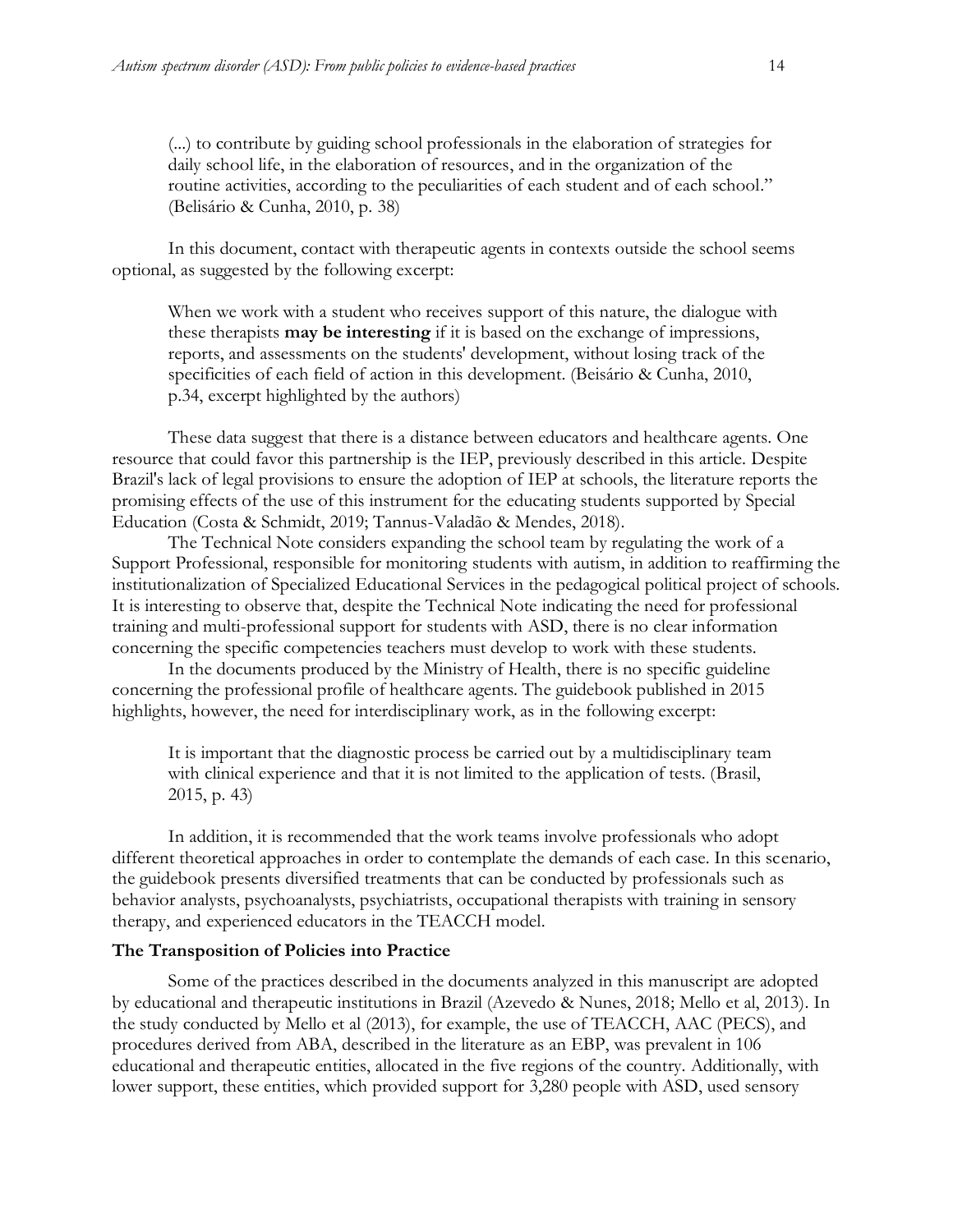integration/processing therapies, the Floortime model, psychoanalysis, as well as psychomotricity, and practices not analyzed by international agencies or requiring evidence of effectiveness.

In line with the findings of Mello et al. (2013), Azevedo and Nunes (2018) identified the use of intervention procedures derived from ABA, as well as visual routines, which underlie the TEACCH protocol, in the teaching practices described in 20 national thesis and dissertations, published between 2008 and 2013. Despite the use of these intervention strategies supported by the interactional literature, the studies indicated the precarious training of teachers, who admitted having limited knowledge about the characteristics of ASD, as well as the strategies to be implemented.

The development of professional skills seems to be, in this context, a key point in the process of transposing scientific knowledge into clinical and educational practice. It is essential, first, to replace non-dialogical models of teacher training (Garcia, 2013; Nunes & Schmidt, 2019) with alternative forms of training. In addition, it is essential to develop practices that can be used in regular educational contexts. As Martin and collaborators (2020) warn, many of the EBPs described by research agencies have been implemented in special classes, conducted by researchers rather than teachers and involved few students.

In terms of scientific research, it is imperative to establish partnerships with the academic community in order to assess the intervention practices implemented in Brazil. An important step towards achieving this goal is, as highlighted in this manuscript, to present research results in documents published by government agencies.

#### **Final Considerations**

The aim of this study was to analyze, using the EBP model, the intervention practices recommended by the MEC and the MH for students with ASD. The analysis of six publications from these agencies revealed gaps between science and practice, the lack of a consensus regarding the concept of ASD, and the fragility in the proposals for training specialists in this area. Despite these data, nationally conducted research suggests that practices recommended by government agencies have been implemented in educational and rehabilitation institutions in the country.

It is worth to consider that the documents analyzed reflect the knowledge produced at the time they were written. In this sense, the concept of autism may have been attuned with the different diagnostic manuals used in the medical field. The MEC's 2002 publication, for example, treats autism as a behavioral problem (typical conducts), which is very much related to the DSM-IV-Tr, launched in the same year. Succeeding publications recognized it as a developmental disorder, a category that autism became part of in 2014, by the DSM-5. In line with these concepts, practices aimed at modifying non-adaptive conducts are described in the first guidebook (2002), with limited reference to cognitive and sensory aspects of ASD. In subsequent documents these same aspects gain prominence and are sometimes mentioned as determinants for behavioral changes.

Contrasting the model of technical rationality - characterized by the direct application of scientific knowledge to professional practice - the MEC guidebooks published since 2010 privilege the paradigm of reflective teachers as protagonists of their practice. Thus, although they mention intervention strategies derived from research, such as the TEACCH and ABA, they favor, particularly in the cases presented, empirical knowledge, derived from action. Although this source of knowledge is relevant, caution must be taken to avoid common sense.

In an era marked by the culture of accountability, special attention should be paid to the foundations that determine the selection of intervention practices for people with disabilities in school and non-school settings. In this context, the results of this study advocate the development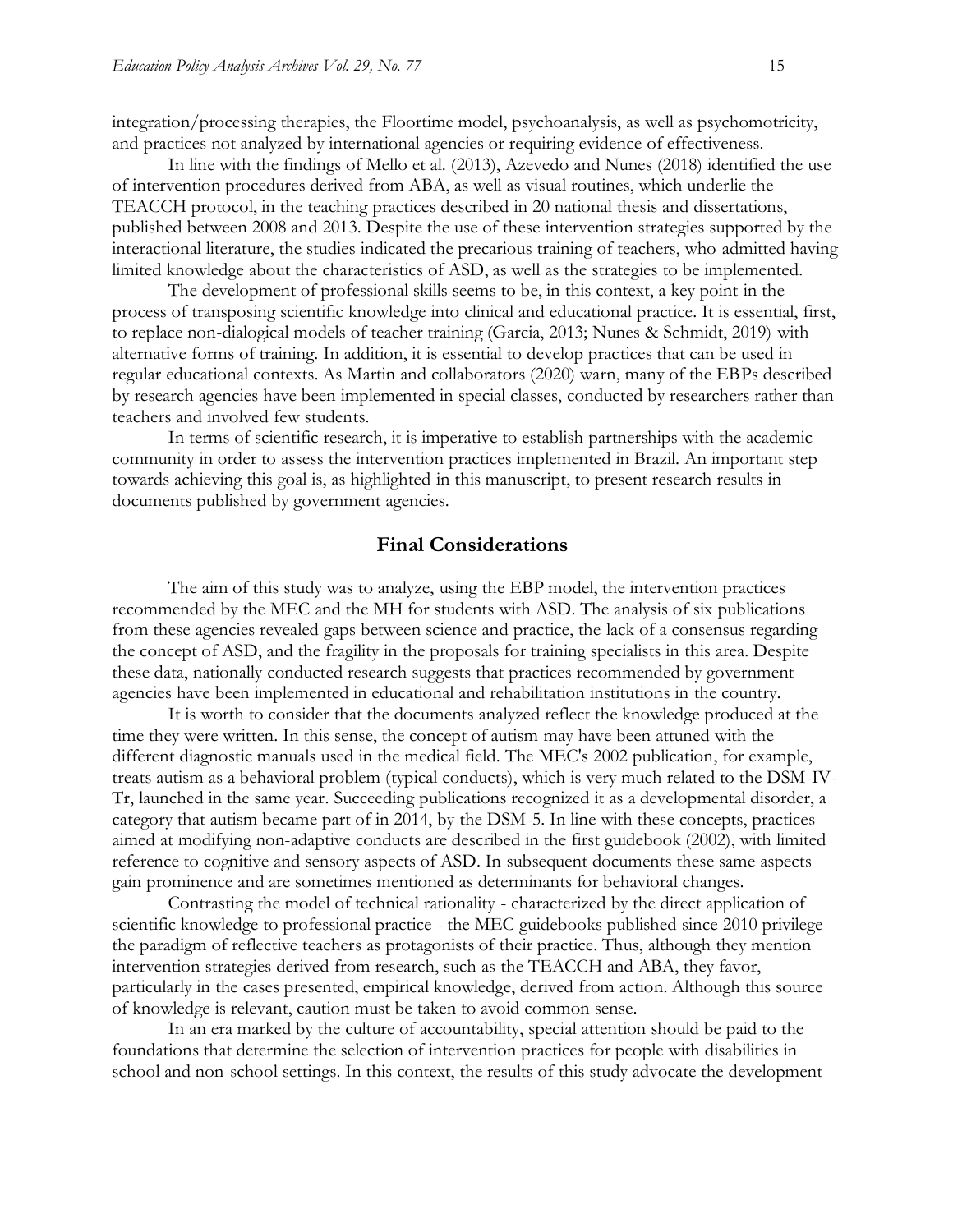of policies that connect scientific knowledge to educational and clinical treatment, in addition to protocols for assessing intervention practices for individuals diagnosed with ASD in Brazil.

## **References**

- Afonso, A. (2009). Janela. Nem tudo o que conta em Educação é mensurável ou comparável. Crítica à accountability baseada em testes estandardizados e rankings escolares. *Revista Lusófona de Educação*, *13*(13), 13-29.
- American Psychological Association. (2006). Evidence-based practice in psychology: APA Presidential Task Force on Evidence-based Practice. *American Psychologist*, *61*(4), 271-285.
- Azevedo. M. Q. O., & Nunes, D.R.P. (2018). Que sugerem as pesquisas sobre os métodos de ensino para alunos com transtorno do espectro autista? Uma revisão integrativa da literatura. *Arquivos Analíticos de Políticas Educativas*, *26*(24). [http://dx.doi.org/10.14507/epaa.26.3367.](http://dx.doi.org/10.14507/epaa.26.3367)
- Belisário, J. F., & Cunha, P. (2010). *A educação especial na perspectiva da inclusão escolar: Transtornos globais de desenvolvimento.* MEC/SEESP. [http://ramec.mec.gov.br/index.php?option=com\\_docman&task=doc\\_download&gid=183](http://ramec.mec.gov.br/index.php?option=com_docman&task=doc_download&gid=1834&Itemid=1)

```
4&Itemid=1
```
- Brasil. (2013). Nota Técnica nº24/2013/MEC/SECADI/DPE. Orientação aos Sistemas de Ensino para a implementação da Lei nº 12.764/2012. Brasília: MEC/SECADI/DPEE. [http://portal.mec.gov.br/index.php?option=com\\_docman&view=download&alias=13287](http://portal.mec.gov.br/index.php?option=com_docman&view=download&alias=13287-nt24-sistem-lei12764-2012&Itemid=30192) [nt24-sistem-lei12764-2012&Itemid=30192.](http://portal.mec.gov.br/index.php?option=com_docman&view=download&alias=13287-nt24-sistem-lei12764-2012&Itemid=30192)
- Brasil, Ministério da Educação. Secretaria de Educação Especial. (2002). Projeto Escola Viva Garantindo o acesso e permanência de todos os alunos na escola - Alunos com necessidades educacionais especiais: Reconhecendo os alunos que apresentam dificuldades acentuadas de aprendizagem, relacionadas a condutas típicas.
	- http://www.dominiopublico.gov.br/download/texto/me000453.pdf.
- Brasil, Ministério da Educação. (2009). Resolução nº 4, de 2 de outubro de 2009. Institui Diretrizes Operacionais para o Atendimento Educacional Especializado na Educação. Brasília. http://portal.mec.gov.br/dmdocuments/rceb004\_09.pdf
- Brasil, Ministério da Justiça e Segurança Pública. (2020).*.* Nota Técnica. https://www.justica.gov.br/seus-direitos/consumidor/notas-tecnicas.
- Brasil, Ministério da Saúde. Secretaria de Atenção à Saúde. Departamento de Ações Programáticas Estratégicas (2014). Diretrizes de Atenção à Reabilitação da Pessoa com Transtorno do Espectro Autista (TEA).

https://bvsms.saude.gov.br/bvs/publicacoes/diretrizes\_atencao\_reabilitacao\_pessoa\_autis mo.pdf.

Brasil, Ministério da Saúde. Secretaria de Atenção à Saúde. Departamento de Ações Programáticas Estratégicas. (2015). Linha de Cuidado para a Atenção às Pessoas com Transtornos do Espectro do Autismo e suas Famílias na Rede de Atenção Psicossocial do Sistema Único de Saúde.

http://bvsms.saude.gov.br/bvs/publicacoes/linha\_cuidado\_atencao\_pessoas\_transtorno.pd f.

Burns, P. B., Rohrich, R. J., & Chung, K. C. (2011). The levels of evidence and their role in evidence-based medicine. *Plastic and Reconstructive Surgery, 128*(1), 305–310. https://doi.org/10.1097/PRS.0b013e318219c171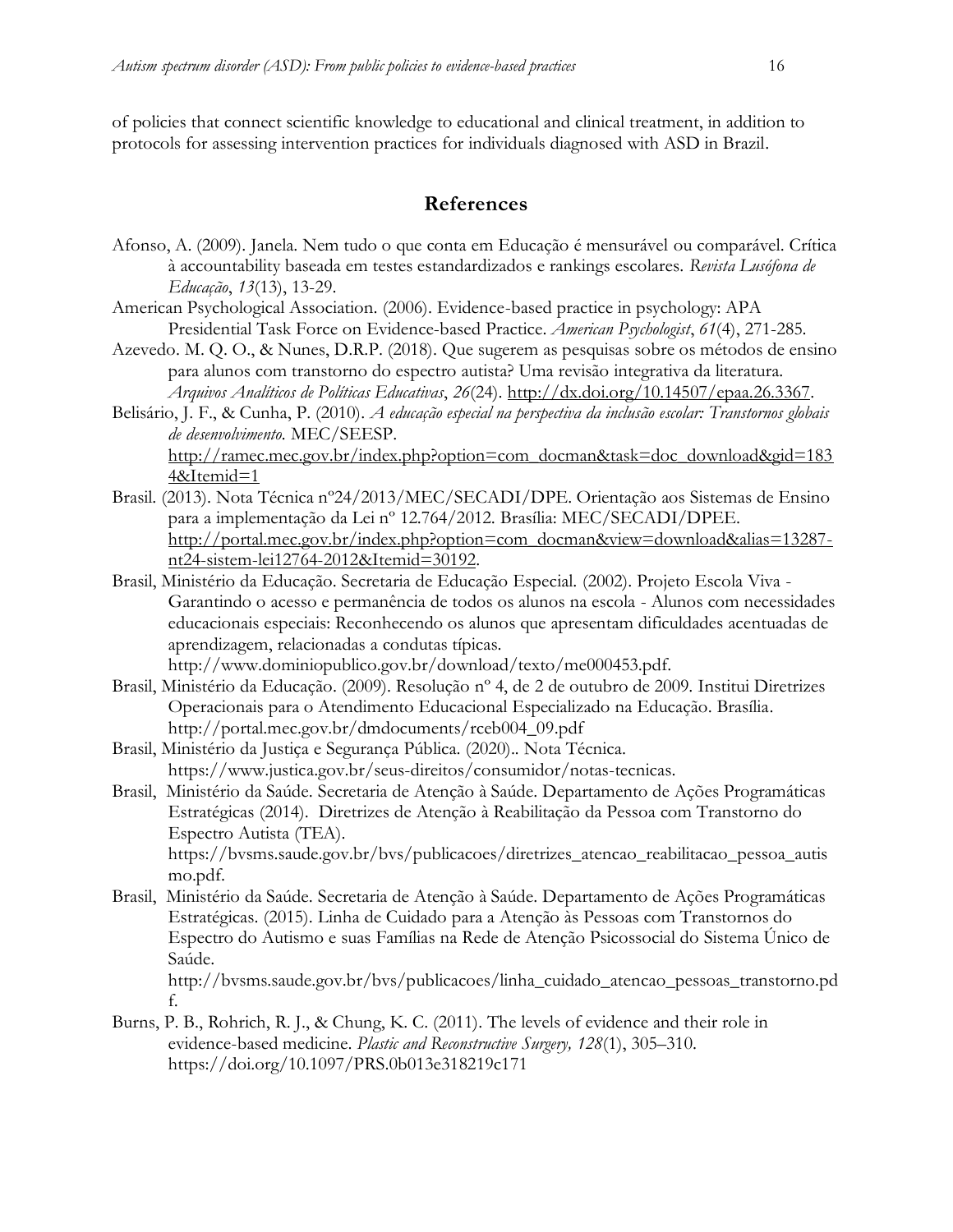- Camargo, S. P. H., Silva, G. L., Crespo, R. O., Oliveira, C. R., & Magalhães, S. L. (2020). Desafios no processo de escolarização de crianças com autismo no contexto inclusivo: Diretrizes para formação continuada na perspectiva dos professores. *Educação em Revista*, *36*, e214220.
- Costa, D., & Schmidt, C (2019). Plano Educacional Individualizado para Estudantes com Autismo: uma análise conceitual. *Cadernos de Educação*, *61*, 102-128.
- De Leon, V. (2002) *Estudo das propriedades psicométricas do perfil psicoeducacional PEP-R*: *Elaboração da versão brasileira* (Dissertação de mestrado). Universidade Federal do Rio Grande do Sul, Porto Alegre, Brasil.
- De Leon, V., Bosa, C., Hugo, C., & Hutz, C. (2004). Propriedades psicométricas do Perfil Psicoeducacional Revisado: PEP-R. *Avaliação Psicológica, 3*(1), 39-52.
- Eccles, M. P., & Mittman, B. S. (2006) Welcome to implementation science. *Implementation Science, 1*(1)<https://doi.org/10.1186/1748-5908-1-1>
- Edwards, S. J. L., Braunholtz, D. A., Lilford, R. J., & Stevens, A. J. (1999). Ethical issues in the design and conduct of cluster randomised controlled trials. *Brazilian Journal of Periodontology*, *21*(4), 46-54.<https://doi.org/10.1136/bmj.318.7195.1407>
- Ferrari, I. (2002). A psicanálise no mundo da ciência. *Psicologia em Revista, 8*(11), 82-91.
- Flay, B. R. (1986). Efficacy and effectiveness trials (and other phases of research) in the development of health promotion programs. *Preventive Medicine*, *15*(5), 451–474. https://doi.org/10.1016/0091-7435(86)90024-1
- Garcia, R. M. C. (2013). Política de educação especial na perspectiva inclusiva e a formação docente no Brasil. *Revista Brasileira de Educação*, *18*(52), 101-119. https://doi.org/10.1590/S1413- 24782013000100007
- Gregor, E., & Campbell, E. (2001). The attitudes of teachers in Scotland to the integration of children with autism into mainstream schools. *Autism*, *5*(2), 189-207. https://doi.org/10.1177/1362361301005002008
- Guareschi, T., Alves, M. D., & Naujorks, M. I. (2016). Políticas públicas e educação especial: Uma análise sobre o autismo. *Atos de Pesquisa em Educação*, *11*(2), 374-395.
- Kripka, R. M. L., Scheller, M., & Bonotto, D. L. (2015). Pesquisa documental na pesquisa qualitativa: Conceitos e caracterização. *Revista de Investigaciones UNAD, 14*(1), 55-73.
- Luz, J. M. O., Murta, S. G., & Aquino, T. A. (2017). Intervention for promoting meaning in life in adolescents: Evaluation of the process and results. *Trends in Psychology*, *25*(4), 1795-1811. https://doi.org/10.9788/tp2017.4-14pt
- Maenner, M. J., et al. (2020). Prevalence of autism spectrum disorder among children aged 8 years — Autism and Developmental Disabilities Monitoring Network, 11 sites, United States, 2016. *MMWR Surveillance Summary*, *69* (4), 1–12. <http://dx.doi.org/10.15585/mmwr.ss6904a1>
- Marco, M. N. C., & Calais, S. L. (2012). Acompanhante terapêutico: Caracterização da prática profissional na perspectiva da análise do comportamento. *Revista Brasileira de Terapia Comportamental e Cognitiva, 14*(3), 4-18.
- Marley, J. E. (2000). Efficacy, effectiveness, efficiency. *Australian Prescriber*, *23*(6), 115-116. https://digital.library.adelaide.edu.au/dspace/bitstream/2440/32757/1/hdl\_32757.pdf
- Martin, R. J., Anderson, C. M., Gould, K. et al. (2020). A descriptive secondary analysis of evidencebased interventions for students with autism spectrum disorder. *Contemporary School Psychology*. https://doi.org/10.1007/s40688-020-00282-0
- Medrado, C. S., & Nunes Sobrinho, F. P. (2016). Evidência científica para intervenções em crianças com síndrome de Down. *Revista Eletrônica de Comunicação Informação & Inovação em Saúde*, *10*(2), 1-12. https://www.arca.fiocruz.br/bitstream/icict/16958/2/10.pdf
- Mello, A. M. S., et al. (2013). *Retratos do autismo no Brasil*. Associação dos Amigos do Autista.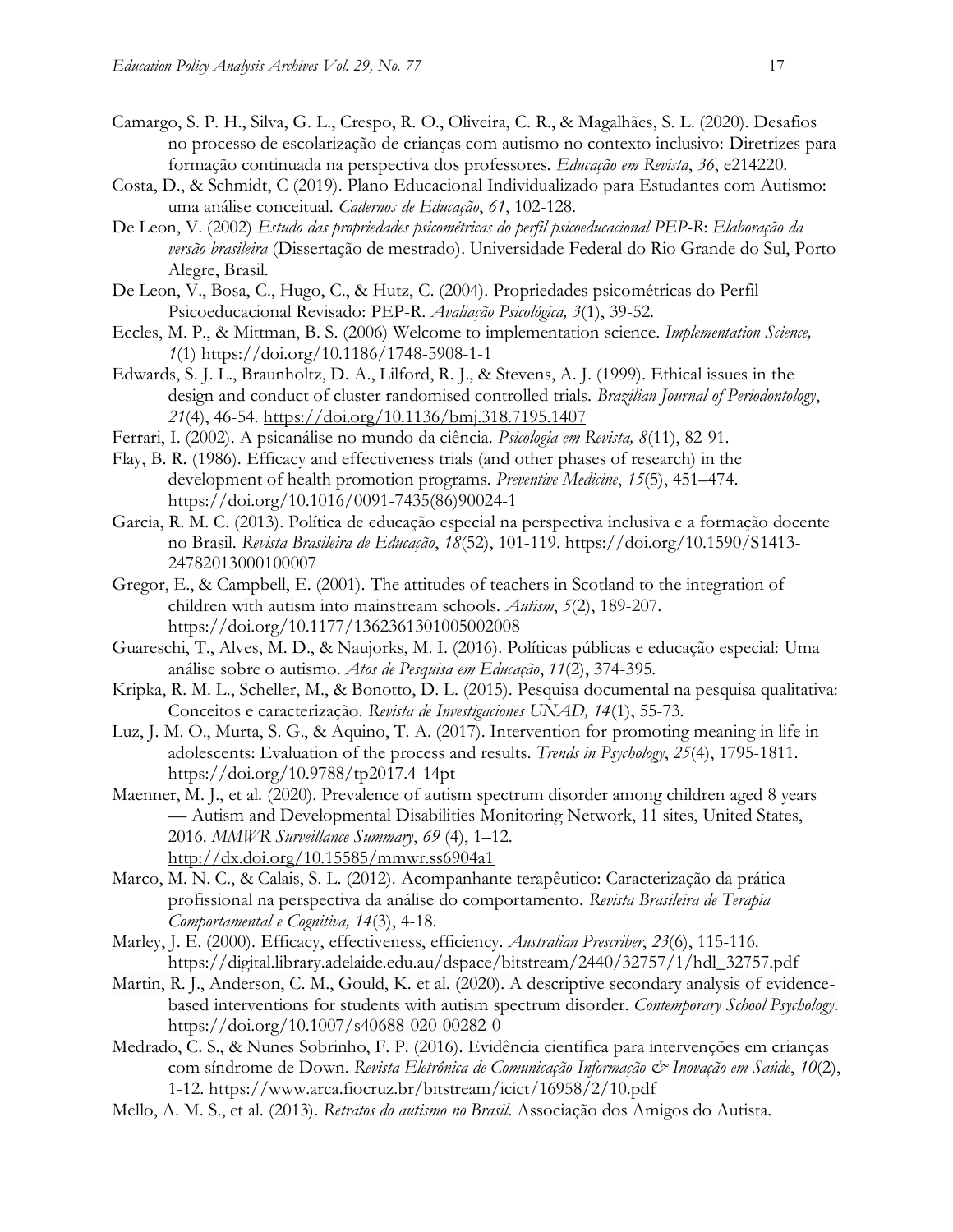- 
- Mello, A. M. S. R. (2004). *Saberes e práticas da inclusão*: *Dificuldades acentuadas de aprendizagem: autismo.* MEC, SEESP.
- Mesibov, G. B., Shea, V., & Schopler, E. (2006) *The TEACCH approach to autism spectrum disorders*. Springer.
- Nascimento, F. F., Cruz, M. M., & Braun, P. (2016). Escolarização de pessoas com transtorno do espectro do autismo a partir da análise da produção científica disponível na Scielo Brasil (2005-2015). *Arquivos Analíticos de Políticas Educativas*, *24*(125), 1-25. https://doi.org/10.14507/epaa.24.2515
- National Autism Center. (2009). *Evidence-Based Practice Autism in the Schools***:** *A guide to providing appropriate interventions to students with autism spectrum disorders.* Disponível em: [https://www.pbis.org/Common/Cms/files/.../D15\\_NAC\\_Ed\\_](https://www.pbis.org/Common/Cms/files/.../D15_NAC_Ed_Manual_FINAL.pdf)**Manual**\_FINAL.pdf
- National Research Council. (2001) *Educating Children with Autism*. *Committee on Educational Interventions for Children with Autism.* (C. Lord &. J. P..McGee, Eds.). National Academy Press.
- Neno, S. (2003). Análise funcional: Definição e aplicação na terapia analíticocomportamental. *Revista Brasileira de Terapia Comportamental e Cognitiva*, *5*(2), 151-165.
- No Child Left Behind Act of 2001, Pub. L. No. 107-110, 115 Stat. 1425 (2002). https://www.congress.gov/107/plaws/publ110/PLAW-107publ110.htm
- Nunes, D. R. P., & Walter, C. (2018). AAC and autism in Brazil: A descriptive review. *International Journal of Disability, Development and Education*, *67*(3), 263-279. https://doi.org/10.1080/1034912X.2018.1515424
- Nunes, D. R. P., & Schmidt, C. (2019). Educação especial e autismo: Das práticas baseadas em evidências à escola. *Cadernos de Pesquisa*, *49*(173), 84-103. https://doi.org/10.1590/198053145494
- Nunes Sobrinho, F. P., & Naujorks, M. I. (2001). *Pesquisa em educação especial: O desafio da qualificação*. Ed. EDUSC.
- Oliveira, B. D. C. D., Feldman, C., Couto, M. C. V., & Lima, R. C. (2017). Políticas para o autismo no Brasil: Entre a atenção psicossocial e a reabilitação. *Physis: Revista de Saúde Coletiva*, *27*, 707-726.
- Organização Mundial da Saúde. (OMS). (1993). *Classificação Internacional de Doenças. CID-10*. Autor.
- Ostrolenk, A., d'Arc, B. F., Jelenic, P., Samson, F., & Mottron, L. (2017). Hyperlexia: Systematic review, neurocognitive modelling, and outcome. *Neuroscience & Biobehavioral Reviews*, 79, 134-149.
- Ozonoff, S., Pennington, B. F., & Rogers, S. J. (1991). Executive function deficits in high‐ functioning autistic individuals: Relationship to theory of mind. *Journal of Child Psychology and Psychiatry, 32*(7), 1081-1105.
- Pereira, C., Mascarenhas, C., Pisaneschi, E., de Araujo, G., Amancio, L., & Katz, I. (2016). Construções e comentários sobre os documentos Linha de Cuidado para a Atenção das Pessoas com Espectro Autista e suas Famílias na Rede de Atenção Psicossocial do Sistema Único de Saúde/SUS e Diretrizes de Atenção à Reabilitação de pessoas com Transtorno do Espectro do Autista (TEA). *Analytica: Revista de Psicanálise*, *5*(9), 31-40.
- Richburg, J. R. (1971). *The movement for accountability in education.* [Paper presentation]. Annual meeting of the National Council for Social Studies, Denver. Disponível em: https://eric.ed.gov/?id=ED058145
- Sam, A., & AFIRM Team. (2015). *Functional behavior assessment.* National Professional Development Center on Autism Spectrum Disorder, FPG Child Development Center, University of North Carolina. Retrieved from<http://afirm.fpg.unc.edu/functional-behavior-assessment>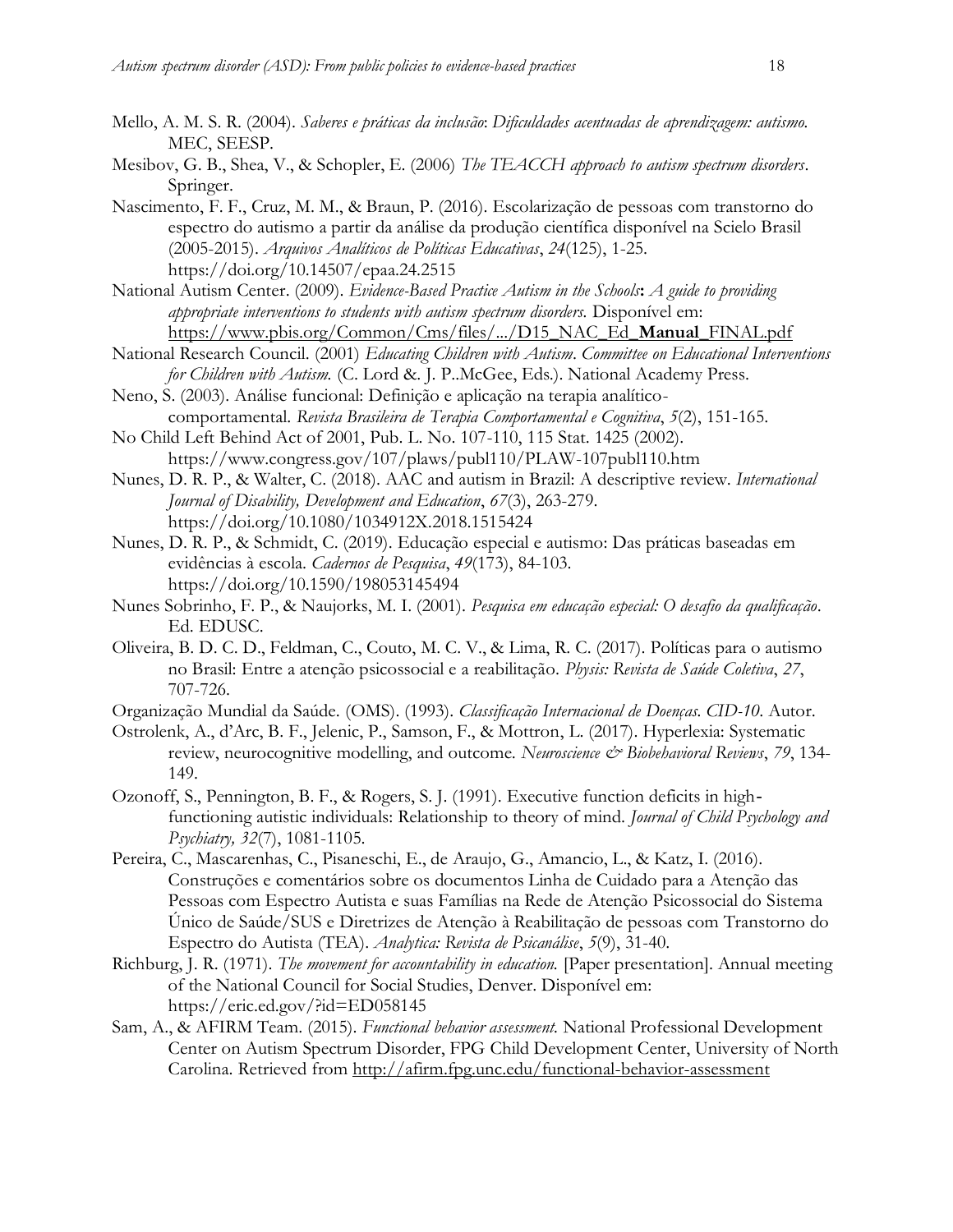- Satterfield, J. M., et al. (2009). Toward a transdisciplinary model of evidence-based practice. *Millbank Quarterly. 87*(2), 368-390.<https://doi.org/10.1111/j.1468-0009.2009.00561.x>
- Schmidt, C. (2017). Transtorno do espectro autista: Onde estamos e para onde vamos. *Psicologia em Estudo*, *22*(2), 221-230.<https://doi.org/10.4025/psicolestud.v22i2.34651>
- Schmidt, C. (2012). Temple Grandin e o autismo: Uma análise do filme. *Revista Brasileira de Educação Especial, 18*(2), 179-194. https://dx.doi.org/10.1590/S1413-65382012000200002
- Schmidt, C., Nunes, D. R. P., Pereira, D. M., Oliveira, V. F., Nuernberg, A. H., & Kubaski, C. (2016). Inclusão escolar e autismo: Uma análise da percepção docente e práticas pedagógicas. *Psicologia: Teoria e Prática*, *18*(1), 222-235.
- Shane, H. C. (2006). Using visual scene displays to improve communication and communication instruction in persons with autism spectrum disorders. *Perspectives in Augmentative and Alternative Communication, 15*, 7–13
- Silva, H. L., Bezerra, F. H. G., & Brasileiro, I. C. (2017). Avaliação de materiais educativos direcionados para o desenvolvimento neuropsicomotor da criança. *Revista Brasileira em Promoção da Saúde, 30*(3), 1-6.
- Steinbrenner, J. R., Hume, K., Odom, S. L., Morin, K. L., Nowell, S. W., Tomaszewski, B., Szendrey, S., McIntyre, N. S., Yücesoy-Özkan, S., & Savage, M. N. (2020). *Evidence-based practices for children, youth, and young adults with autism.* The University of North Carolina at Chapel Hill, Frank Porter Graham Child Development Institute, National Clearinghouse on Autism Evidence and Practice Review Team.
- Tannús-Valadão, G., & Mendes, E. G. (2018). Inclusão escolar e o planejamento educacional individualizado: Estudo comparativo sobre práticas de planejamento em diferentes países. *Revista Brasileira de Educação*, 23, e230076. https://doi.org/10.1590/s1413-24782018230076
- Virues-Ortega, J., Julio, F. M., & Pastor-Barriuso, R. (2013). The TEACCH program for children and adults with autism: A meta-analysis of intervention studies. *Clinical Psychology Review, 33*(8), 940-953.

## **About the Authors**

#### **Débora Regina de Paula Nunes**

Universidade Rio Grande do Norte (UFRN) deboranunesead@gmail.com

ORCID:<https://orcid.org/0000-0001-8758-8916>

PhD in Special Education (FSU-USA). Associate Professor of Undergraduate and Graduate Education Programs at UFRN; Coordinator of the Graduate Program in Special Education of UFRN. Associate editor of the Revista Brasileira de Educação Especial.

#### **Carlo Schmidt**

Universidade Federal de Santa Maria (UFSM) carlo.schmidt@ufsm.br

ORCID:<https://orcid.org/0000-0003-1352-9141>

Doctoral degree in Psychology (UFRGS). Associate Professor of the Graduate Program in Education at the UFSM, Leader of the Special Education and Autism Research Group (EdEA/UFSM); Editor-in-chief of the Revista Educação Especial (UFSM).